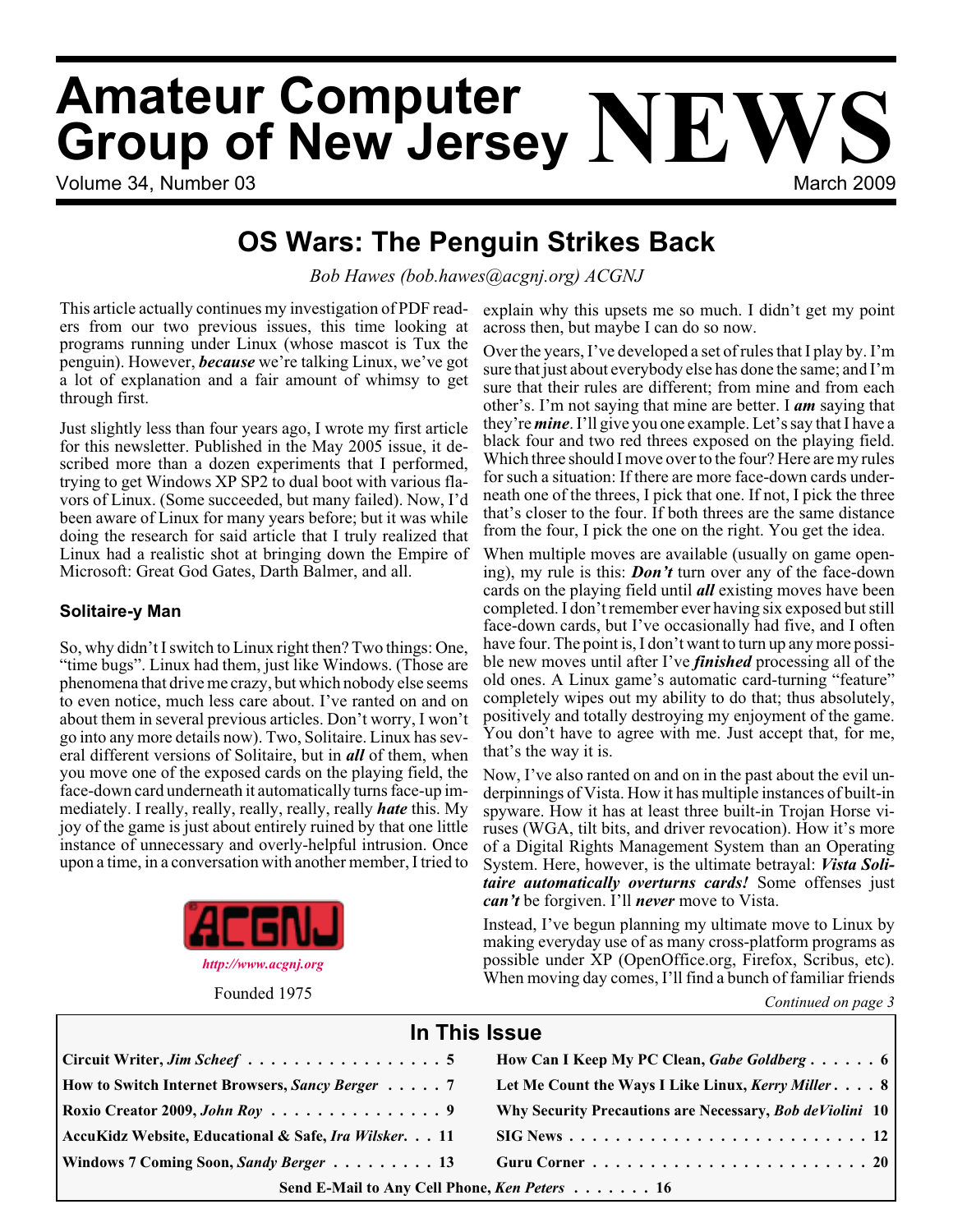| <b>Officers, Directors and Leaders</b> |                     |                    |                             |                     |                    |
|----------------------------------------|---------------------|--------------------|-----------------------------|---------------------|--------------------|
| <b>Officers</b>                        |                     |                    | <b>Board of Directors</b>   |                     |                    |
| President                              | Mike Redlich        | (908) 246-0410     | Director Emeritus           | Sol Libes           | $(609)$ 520-9024   |
| Vice President                         | Paul Syers          | $(732) 572 - 3481$ | Through 2009                | Gregg McCarthy      |                    |
| Treasurer                              | Malthi Masurekar    | (732) 560-1534     |                             | Arnold Milstein     | $(908)$ 753-8036   |
| Secretary                              | <b>Mark Douches</b> | $(908) 889 - 2366$ |                             | John Raff           | $(973)$ 992-9002   |
| Past President                         | Evan Williams       | $(908)$ 359-8070   |                             | <b>Bob Hawes</b>    |                    |
|                                        |                     |                    | Through 2010                | David McRitchie     |                    |
| <b>Special Interest Groups</b>         |                     |                    |                             | Don McBride         | $(732)$ 560-0369   |
| C Languages                            | Bruce Arnold        | $(908)$ 735-7898   |                             | <b>Bill Farrell</b> | $(732) 572 - 3481$ |
| Firefox Activity                       | David McRitchie     |                    |                             | Lenny Thomas        |                    |
| Genealogy                              | Frank Warren        | $(908)$ 756-1681   | <b>Standing Committees</b>  |                     |                    |
| Investing                              | Jim Cooper          |                    | APCUG Rep.                  | Frank Warren        | $(908) 756 - 1681$ |
| Java                                   | Michael Redlich     | $(908) 537 - 4915$ | <b>Facilities</b>           | John Raff           | $(973)$ 992-9002   |
| Layman's Forum                         | Matthew Skoda       | $(908)$ 359-8842   | Financial                   | <b>Mark Douches</b> | $(908) 889 - 2366$ |
| <b>LUNICS</b>                          | Andreas Meyer       |                    | Historian                   | Lenny Thomas        |                    |
| NJ Gamers                              | Gregg McCarthy      |                    | Membership                  | <b>Mark Douches</b> | $(908) 889 - 2366$ |
| VBA & Excel                            | James Ditaranto     | (201) 986-1104     | Newsletter                  | $-$ open $-$        |                    |
| Web Dev                                | Evan Williams       | $(908)$ 359-8070   | <b>Trenton ComputerFest</b> | Mike Redlich        | $(908)$ 246-0410   |
| <b>Window Pains</b>                    | John Raff           | $(973)$ 992-9002   | Vendor Liaison              | Arnold Milstein     | $(908)$ 753-8036   |
|                                        |                     |                    | Webmaster                   | John Raff           | (973) 992-9002     |

# **ACGNJ News**

**Publisher**

**Editor** Barbara DeGroot 145 Gun Club Road Palmerton PA 18071 Tel: (570) 606-3596 bdegroot@ptd.net

**ACGNJ News** is published by the Ama- teur Computer Group of New Jersey, In- corporated (ACGNJ), PO Box 135, Scotch Plains NJ 07076. ACGNJ, a non-profit ed-<br>ucational corporation, is an independent computer user group. Opinions expressed herein are solely those of the individual author or editor. This publication is **Copy-**<br>**right** © 2009 by the Amateur Computer<br>**Group of New Jersey, Inc., all rights re-Group of New Jersey, Inc., all rights re- served. Permission to reprint with ap- propriate credit is hereby given to non-profit organizations.**

**Submissions:** Articles, reviews, cartoons, illustrations. Most common formats are ac- ceptable. Graphics embedded in the docu- ment must also be included as separate files. Fax or mail hard copy and/or disk to editor; OR e-mail to Editor. Always confirm. Date review and include name of word processor used, your name, address and phone *and* name, address and phone of manufacturer, if available.

**Tips for reviewers:** Why does anyone need it? Why did you like it or hate it? Ease (or difficulty) of installation, learning and use. Would you pay for it?

**Advertising:** Non-commercial announce- ments from members are free. Commercial ads 15 cents per word, \$5 minimum. Camera ready display ads: Full page (7 x 10 inches) \$150, two-thirds page  $(4\frac{1}{2} \times 10)$  \$115, half-page \$85, one-third \$57, quarter \$50, eighth \$30. Discount 10% on 3 or more con- secutive insertions. Enclose payment.

**Publication Exchange:** Other computer user groups are invited to send a subscription to ACGNJ at the address below. We will re- spond in kind.

**Address Changes** should be directed to Martin Rosenblum (*m.rosenblum@ieee.org*) and/or to his attention at ACGNJ at the ad- dress below.

**Membership**, including subscription: 1 year \$25, 2 years \$40, 3 years \$55. Student or Senior Citizen (over 65): 1 year \$20, 3 years \$45. Family of member, without subscription, \$10 per year. Send name, address and payment to ACGNJ, PO Box 135, Scotch Plains NJ 07076.

**Typographic Note**: The ACGNJ News is produced using Corel Ventura 5. Font fami- lies used are Times New Roman (TT) for body text, Arial (TT) for headlines.

#### **E-Mail Addresses**

Here are the e-mail addresses of ACGNJ Officers, Directors and SIG Leaders (and the Newsletter Editor). This list is also at (*<http://www.acgnj.org/officers.html>*).

| Bruce Arnold         | barnold@ieee.org                              |
|----------------------|-----------------------------------------------|
| Jim Cooper           | $\lim$ ( $a$ ) the coopers.org                |
| Barbara DeGroot      | bdegroot@ptd.net                              |
| Mark Douches         | pcproblems@pobox.com                          |
| David Eisen          | ultradave@gmail.com                           |
| <b>Bill Farrell</b>  | wfarr18124@aol.com                            |
| Manuel Goyenechea    | Goya@acgnidotnetsig.org                       |
| <b>Bob Hawes</b>     | bob.hawes@acgnj.org                           |
| Sol Libes            | sol@libes.com                                 |
| Malthi Masurekar     | masureka@umdnj.edu                            |
| Don McBride          | don@mcbride.name                              |
| Gregg McCarthy       | greggmc@optonline.net                         |
| David McRichie       | dmcritchie@hotmail.com                        |
| Andreas Meyer        | lunics@acgnj.org                              |
| Arnold Milstein      | mrflark@yahoo.com                             |
| John Raff            | $\overline{\text{iohn}(a)}$ raff.com          |
| Mike Redlich         | mike@redlich.net                              |
| Matt Skoda           | som359@aol.com                                |
| Keith Sproul         | ksproul@noc.rutgers.edu                       |
| Paul Syers           | paul.svers@acgni.org                          |
| Lenny Thomas         | lennythomas@technologist.com                  |
| <b>Scott Vincent</b> | scottvin@optonline.net                        |
| Frank Warren         | kb4cyc@webwarren.com                          |
|                      | Evan Williams tech@evanwilliamsconsulting.com |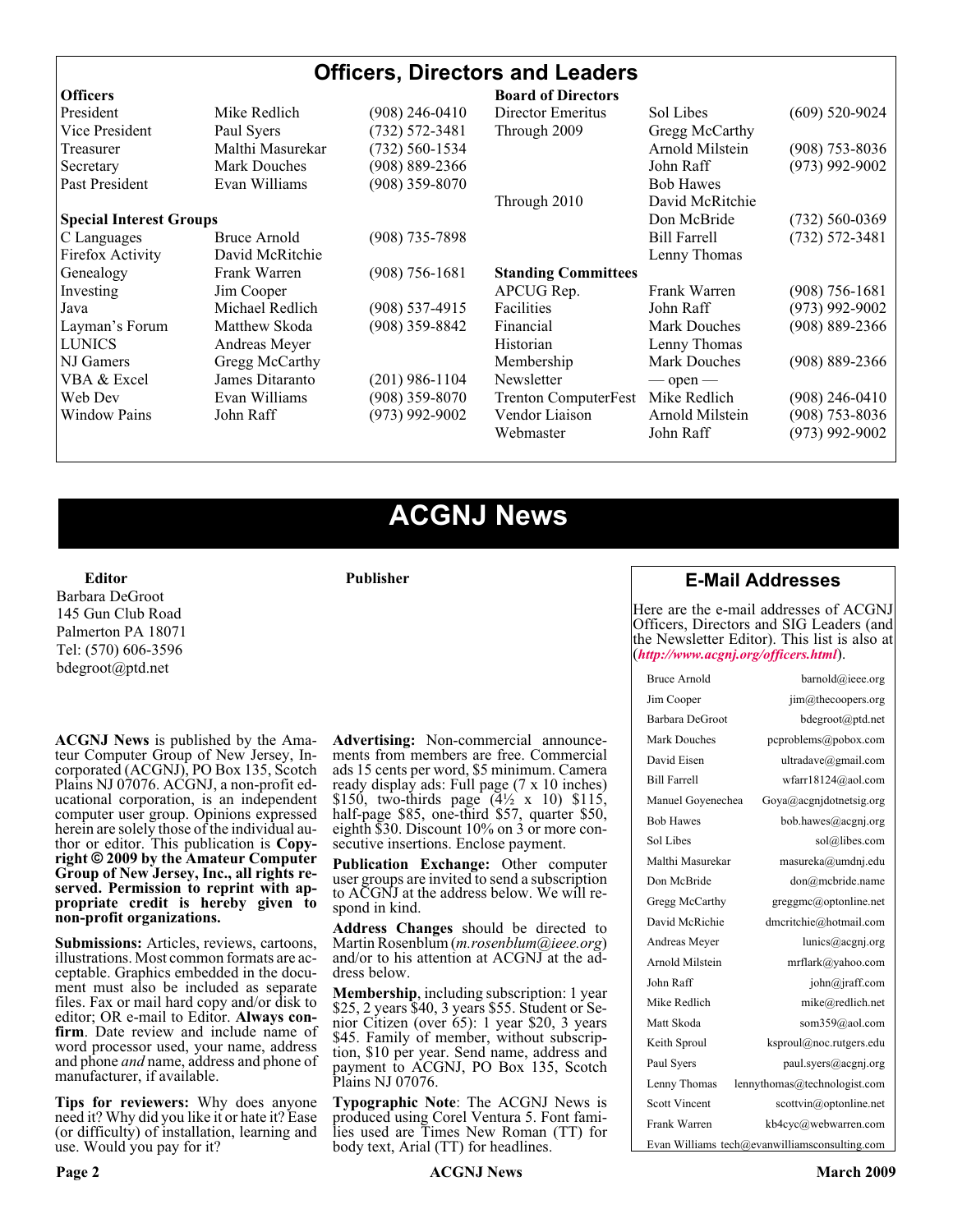#### **The Penguin Strikes Back,** *continued*

waiting for me on the other side. As for Solitaire, I'll just have to pick a Linux version, download its source code, and viciously hack that utterly vile function out of it. (Cue the eerie violin music from *Psycho*). Then I can compile my own version of the game, and play it *my way*. (Imagine that Frank Sinatra sang those last two words.)

Speaking of Solitaire: I ran across this cartoon a while ago, when I was doing an Internet search for computer clip-art. I remembered the punch line, so I ran a Google search to find a link for use in this article; and I got 31 hits. Unfortunately, none of them seem to be an "official" website. The link below, from New Zealand, was the first result that came up in my search. The cartoon itself is Copyright 2007 by King Features Syndicate and Rina Piccolo. The comic strip is called Six Chix, and features the work of six female cartoonists in more-or-less sequential rotation. I won't say anything more, or I might ruin this profound study of the most frequent program run on many a PC.

*<http://carcino.gen.nz/images/index.php/4745ed0f/5fd54add>*

And now for something completely different: Serious technical content.

#### **Linux PDF Readers**

The FSFE (Free Software Foundation Europe) is a non-profit, non-governmental organization active in many European countries and involved in many global activities. On the Internet, they published the following list of "Free Software" PDF readers:

Evince (Linux) KPDF (Linux) MuPDF (Windows) Okular (Linux, Mac, Windows) Skim (Mac) Sumatra PDF (Windows) Xpdf (Linux) Yap (Linux, Windows)

For the purpose of copyright acknowledgment, here's a link to their complete web page: *<http://pdfreaders.org>*.

For this article, MuPDF, Skim and Sumatra PDF don't qualify because they don't run under Linux. Xpdf and Yap seem more like developer tools than end-user programs, so I've dropped them too. (I only had time for a quick look at their respective web sites, and both of them turned me off. Thus, I could be mistaken. If so, I apologize). That leaves us with three experimental subjects: Evince, KPDF and Okular. Temporarily, I'm adding a fourth: GPDF. You'll see why in a minute. Also, please note that most of the details given in the three paragraphs below were confirmed by (if not copied outright from) Wikipedia, the free encyclopedia (*[www.wikipedia.org](http://www.wikipedia.org)*).

KPDF and Okular were developed for KDE. Evince and GPDF were developed for GNOME. KDE and GNOME are two desktop environments for Linux. (Both can be used by

other operating systems too; but we won't go into that right now). KDE (started in 1996) was named as a take-off on CDE (Common Desktop Environment), an already existing but proprietary desktop environment for UNIX and VMS. It has been erroneously suggested that the K was meant to stand for "Kool", or that it was symbolically selected because in the Latin alphabet it's the letter right before L (for Linux); but neither of those after-the-fact rationalizations is true. It was just a play on words. (Letters?) It never meant anything.

On the other hand, GNOME (started in 1997) originally stood for "GNU Network Object Model Environment". (In this case, the G sounds like the only "natural" letter. For the rest, it seems as if they picked the acronym first, then searched for words to fit it). Currently, that full expansion of the name is considered to be obsolete. So some developers have suggested eliminating the acronym completely, and just calling it "Gnome".

In the past, programs developed for GNOME usually started with a G, and programs developed for KDE usually started with a K. Hence, GPDF and KPDF. Nowadays, they don't do that as much. Hence, Evince and Okular. Evince has already superseded GPDF in GNOME. That's why GPDF wasn't on the list, and why we won't be checking it out here. Okular is poised to wipe out KPDF any day now, but it hasn't quite done so yet. Therefore, we'll still be checking both out below.

To get KDE, I booted from my current favorite Linux live-CD, Slax 6.0.7 (released in May 2008). It's a little bit out of date, but I still like it. (The latest version, 6.0.9, was released in December 2008). Slax is based on Slackware, the oldest surviving Linux distribution. To get GNOME, I booted Ubuntu. That's a good choice, since Ubuntu is the most popular Linux distribution of all, but that wasn't why I picked it. Ubuntu just happened to be the *only* Linux live-CD that I knew for certain ran GNOME. Having used a somewhat older version of Slax, I wanted to get an up-to-the-minute version of Ubuntu. Unfortunately, my timing for this article couldn't be much further off. I'm writing it in February, and Ubuntu's next release is due in April. So the best I could do was to download the *Alpha 4* ISO CD image of Ubuntu 9.04 (released 02/05/2009, it's not even a Beta yet), burn it to a CD, and then boot my computer from it.. Fittingly, Ubuntu is based on Debian, the *second* oldest surviving Linux distribution. At this point, I should emphasize that this is *not* an article comparing the relative merits of Slax and Ubuntu, or even of KDE and GNOME. It's only concerned with PDF readers. Therefore, I'm leaving out a lot of steps that don't have much to do with viewing PDF files.

We'll take Slax first. After it booted, I looked at all the selections on the K Menu. I found KPDF as one of the five selections listed under "Office". I couldn't find Okular anywhere. Since I would have looked at KPDF first anyway, I started it up. Right away, from the menu bar, I selected  $Help$  $\Delta$ bout KPDF and got a pop-up window identifying it as KPDF 0.5.9, and also saying "kpdf, a kde pdf viewer based on xpdf". So, in a way, Xpdf (initially rejected above) "made the cut" as well. Then, I used the standard  $Eile > Q$  pen menu selection to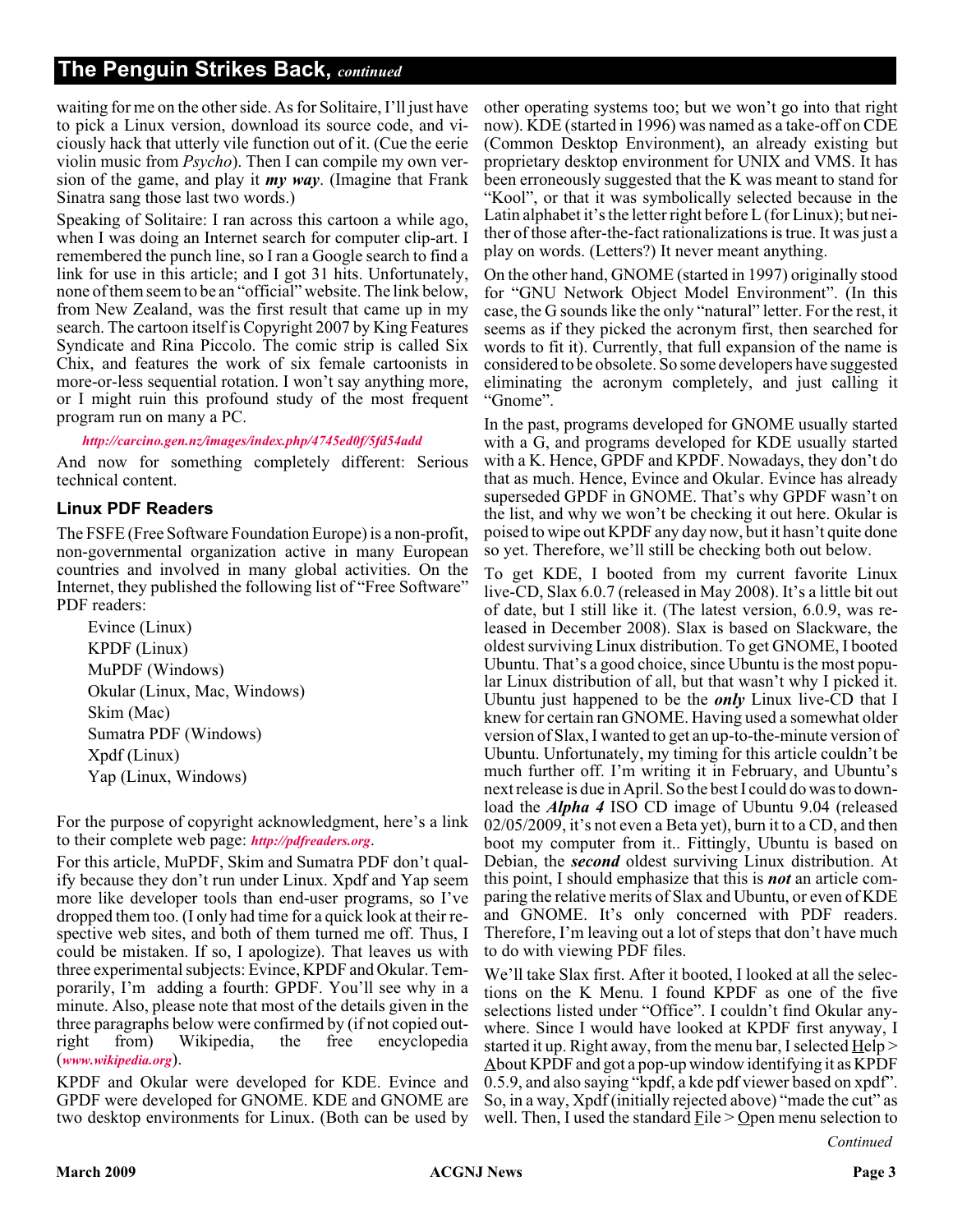### **The Penguin Strikes Back,** *continued*

open 2008-01.pdf. (I picked that file because it has a picture on page one, and I'm in it).

I immediately noticed a new feature. (New to me, anyway). On the left side of the screen was a column containing thumbnail views of each of the document's pages. (Though they were at least four times bigger than either of *my* thumbnails). On the Tools menu, I found a  $\underline{B}$ rowse Tool, a  $\underline{S}$ elect Tool and a Zoom Tool (which we won't be looking at this time). The Browse Tool is the default, and corresponds to the Hand Tool in the Adobe and Foxit Readers (except that it keeps the standard "arrow" mouse pointer instead of displaying a little hand on the screen). I switched to the Select Tool, and swiped a few rectangles to select some text. I found that I could select a complete block of text, or just a partial column from anywhere inside that block. The Column Select function lives! (I don't think that I'll be using it very often, but it's nice to know it's there). Each time, when I'd finished swiping, a little menu popped up. Here's the one I got when I selected the first five sentences of Mike Redlich's *President's Note*:

Text (357 characters) Copy to Clipboard Image (271 by 65 pixels) Copy to Clipboard Save to file

The first and third lines are just labels. The rest are commands. The second line is the standard text-into-clipboard function. The fourth line copies the selected area on the page into the clipboard as an image. The fifth line saves the selected area of the page as either a PNG or a JPEG image file. At first, I wondered why anyone would ever need those last two selections. Then, a possible scenario occurred to me. Let's say that a rival computer club published an article in their newsletter, in which they referred to me as incompetent. Now, that's slander. After all, even at my worst, I'm at least semi-competent. As I was preparing to crush them with a multi-million dollar lawsuit, I might want to include an exact image of the offending passage in my complaint, rather than just transcribing the words. (Realistically, I don't think that I'll be using those particular functions very often either, but who knows?) Switching to already existing images, I found that I could swipe a rectangle to select all or just part of the picture with me in it. Here's the little menu that popped up when I selected the whole thing:

Image (542 by 220 pixels) Copy to Clipboard Save to file

Look familiar? Anyway, this shows that as far as "cutting it out" is concerned, KPDF can do everything that the Adobe or Foxit Readers can do; and more besides. What about its soon-to-be-replacement, Okular? Here I hit a snag. Slax is a small distribution. (It fits on one of those 211 MB mini-CDs with room to spare). It has a "Module Manager", but it doesn't include an obvious way to download just one application. With time and effort, I could probably have figured out how to do it; but here I had an advantage. I'd previously done some experiments with an older Ubuntu live-CD, including successfully downloading several programs. So: On to Ubuntu.

After Ubuntu 9.04 Alpha 4 booted, I checked out all the entries under the Applications, Places, and System menus; but I didn't find any trace of Evince (or GPDF either). So I went to Places > Removable Media, and found all four of my hard disk partitions listed as Media. (Removable?) Anyway, I clicked once on the partition containing the ACGNJ files, and a window came up labeled "disk - File Browser". From its menu bar, I selected  $\text{He} \geq \text{About}$  and got a pop-up window identifying that "File Browser" program as Nautilus 2.25.4. I scrolled down and double clicked on 2008-01.pdf. A window displaying the contents of that file came up, just labeled "2008-01.pdf". That program included the thumbnails, but it couldn't select images, and it could only select full blocks of text, not partial columns. Help > About identified the program as Document Viewer 2.25.5. It also credited "The Evince authors", so I presumed some kind of a connection existed. (I thought that it might share code with or be a stripped down version of Evince. In the Open Source world, good code often gets re-examined and re-used in other projects. That's one of the processes by which it's turned into *great* code). So I went to Ubuntu's Add/Remove Applications section, where I got a big surprise when I attempted to download the "full" version of Evince. Apparently, I already had it.

It looks like the Evince authors are going for simplicity, and don't consider the "cut it out" functions to be important. Furthermore, it looks as if a lot of other people agree with them. Under "Popularity", Evince was given five stars, while Okular got only four. Still, all my hopes were now pinned on Okular. (I don't know whether to give the credit to Okular or to Ubuntu; but Okular, though it was developed for KDE, can run on GNOME under Ubuntu). So I downloaded and installed it, and my faith was rewarded. Okular 0.7.2 did

*Continued*

#### **Back Issues Needed**

The editor is attempting to build a CD containing all issues of ACGNJ News in pdf format, but our collection is incomplete. We're hoping some faithful reader has been hoarding them and will be willing to lend them to us just long enough to scan them. We promise to return them quickly. Thanks Joseph Gaffney, who loaned his collection for scanning. Below is a list of what we still need.

1985: June, July, August, September

1984: August

1976: January, February, March, April (pamphlet-size booklets)

1975: All issues except #1 (June). These are also pamphlet-size booklets.

If you can supply any of these missing issues (or scanned images or good clear copies), please contact the Editor by email (*[bdegroot@ptd.net](mailto:bdegroot@ptd.net)*). Those who supply missing issues will receive a free copy of the resulting CD as our thanks for your help.  $\Box$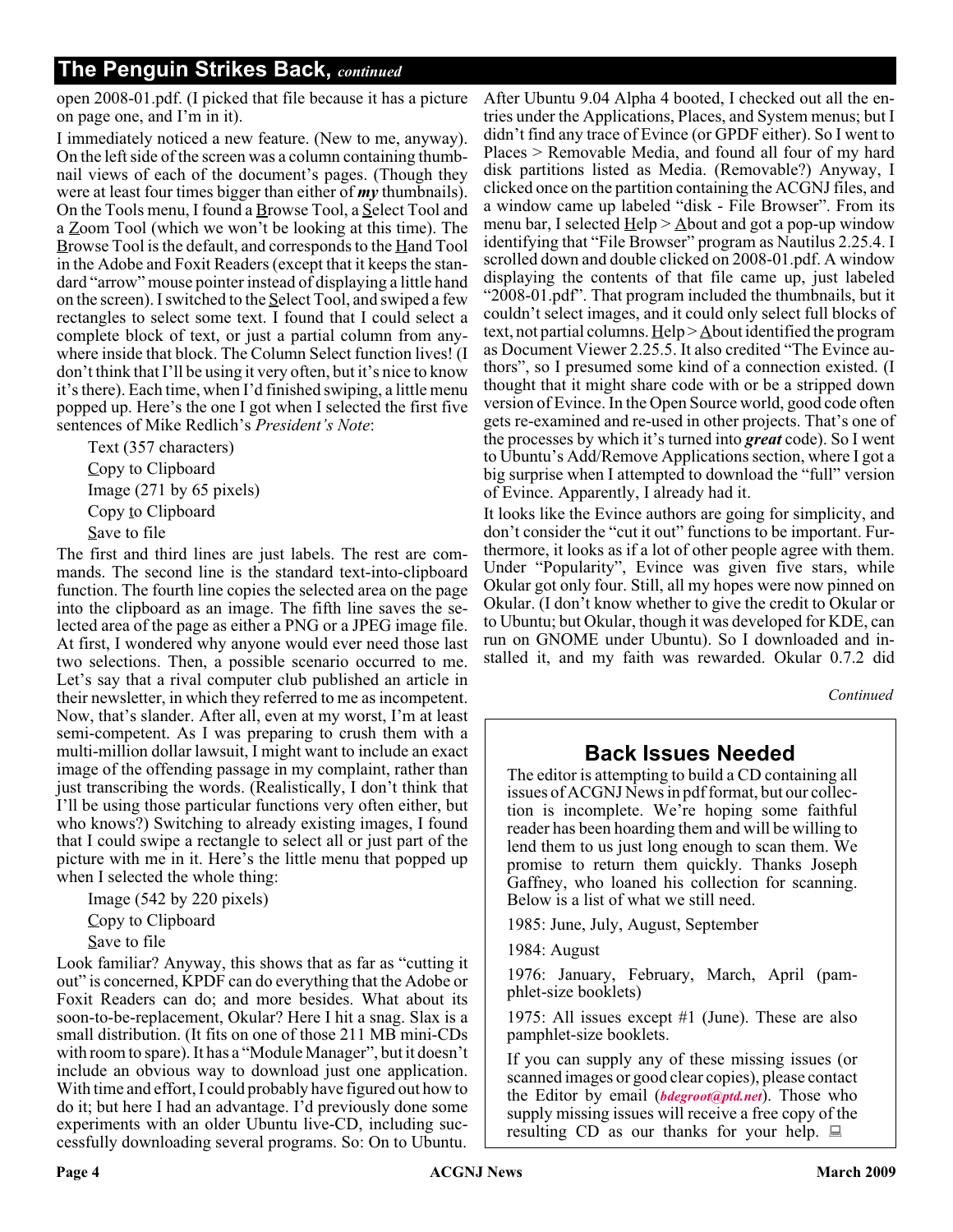# **Circuit Writer Version 6.6**

*Jim Scheef (jscheef (at) dacs.org), Director, Danbury Area Computer Society, CT ([www.dacs.org](http://www.dacs.org))*

#### **Is the cloud really DRM in disguise?**

You remember Richard Stallman, right? He's the founder of the Free Software Foundation (*[fsf.org](http://fsf.org)*), creator of the GNU operating system (*[gnu.org](http://gnu.org)*), and has been called "the last true hacker" for at least 20 years (see separate sidebar in this issue).

His take on cloud computing could not differ more from John Patrick. Stallman would tell you that you give up your freedom when you give your data to a remote site rather than keeping it on your machine with free software. There are many, many blogs discussing the comments Stallman made in an interview and I referenced one of them last month – InformationWeek, November 19, 2008 (*[tinyurl.com/6zztcc](http://tinyurl.com/6zztcc)*) to save you from digging).

Here is a quote from the interview: "One reason you should not use Web applications to do your computing is that you lose control," he said. "It's just as bad as using a proprietary program. Do your own computing on your own computer with your copy of a freedom-respecting program? If you use a proprietary program or somebody else's Web server, you're defenseless (sic). You're putty in the hands of whoever developed that software."

Another name for cloud computing is "software as a service". SaaS has been a hot ticket for the last few years for all sorts of enterprise level applications. Some say that cloud computing is just a new name for buying your software and having it hosted remotely. One of my sons just completed a successful SAP implementation for his company. With people using the

system at distribution depots all over the country, it made more sense to have the system hosted than to invest in all the data center infrastructure needed to provide enough bandwidth for adequate response times – not to mention the people needed to manage that equipment. In this case, cloud computing is just business reality. By the way, their hosting service is in New Jersey.

When we look at the cloud services that we mere mortals might want to use like Zoho Applications (*[zoho.com](http://zoho.com)*) or Google Apps, some are free as in free beer but none are free as in free speech. When you sign up for such a service, no matter what the service agreement might say about your privacy, your data is at the mercy of that site and its security. And, unlike open source software, you cannot modify the software used by the service to make it suit your needs. The service agreement may even prohibit you from reverse engineering the software and the DMCA could make doing so a crime. Do you begin to see his point? On one hand we have John Patrick telling us to embrace the cloud to free ourselves from worries about backup and data loss with easy access from wherever we might be; and on the other hand we have Richard Stallman. As always, the truth is likely to be found somewhere in the middle. We will explore this more next time.

In the meantime, where did cloud computing begin? How is cloud computing different from timesharing on a minicomputer or mainframe? Was CompuServe and similar services the original consumer cloud? You can comment on my blog at (*[circuitwriter.spaces.live.com](http://circuitwriter.spaces.live.com)*).

*Continued*

#### **The Penguin Strikes Back,** *continued*

everything that KPDF could do, which (as you saw above) was actually *more* than I'd asked for.

Parenthetically: As I was downloading Okular, the following thought occurred to me; "It's amazing. Here I am, downloading more than *forty* interdependent component files from the Internet, and installing them into an operating system that *doesn't really exist*. At least not physically, because *nothing* can be written to the closed-session live-CD that I booted from. Virtualization technology has sure come a long way."

I'd already compromised my principles once for this article (by using Alpha software), so it wasn't as hard for me to do it a second time. For the sake of fairness, I decided that I had to take a look at Adobe Reader 9; but I wasn't*so* unprincipled as to install it on one of my regular systems. I downloaded and installed it on a temporary XP setup that I created by restoring the Ghost image of an old XP drive to an empty spare hard disk.

When I opened 2008-01.pdf in Adobe Reader 9, it was displayed full width on the screen (no thumbnails to the left). However, I quickly found an option identified as "Pages: Go to specific pages using thumbnail images." When I selected it, I got the by now familiar column of thumbnails on the left. So they *are* there, but not enabled by default. I think that's actually the better choice, since it starts you out with a bigger view

of the document. The single Select Tool still handles both text and images. You can select complete images, or just parts; but you can only select full blocks of text. (No partial column selections allowed). Whatever selections you make, the only thing you can do with them is copy them to the clipboard. As far as "cutting it out" goes, that's all unchanged from Adobe Reader 7. If only I could trust it not to "phone home".

Finally, you might have noticed that, on the FSFE list above, Okular was identified as being available for Linux, Mac, *and* Windows. I can't comment about the Mac part (since I've looked at Macs, but I don't think I've ever actually touched one); but I *can* say that the Windows part is more theoretical than practical. Unlike Firefox, OpenOffice.org and Scribus, Okular doesn't have a single downloadable and executable installation file. Instead, you first have to download and install the complete KDE environment on top of your Windows installation. Then, through KDE, you can download and install Okular. As far as I'm concerned, that's much too much trouble to go through to get what is, after all, only just a slightly nicer PDF Reader. So Foxit Reader can breathe easier. It's still my recommended Windows PDF Reader. (At least for now). Okular, however, is the new heavyweight champ; and the new standard for all future comparisons.

See you next month.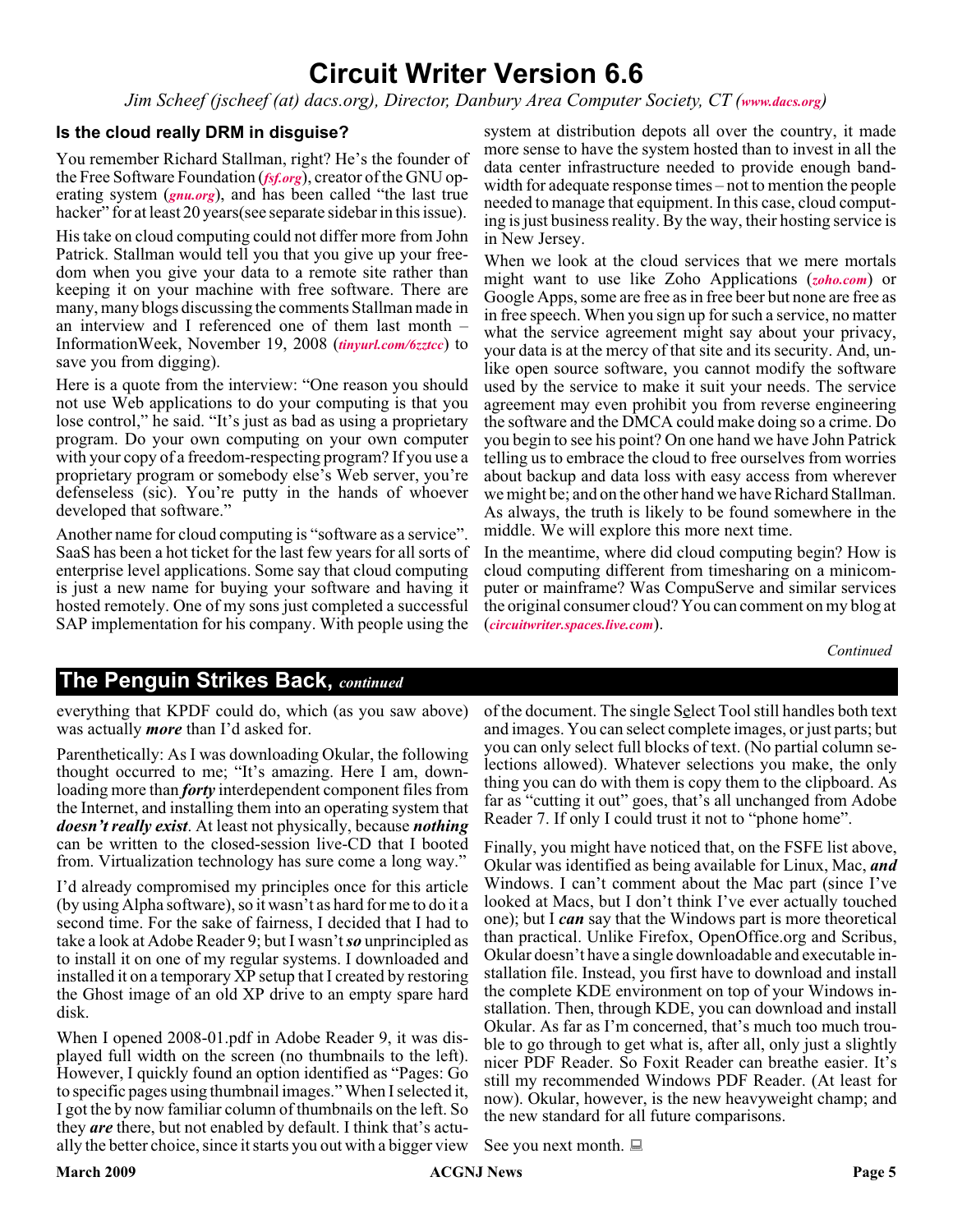# **How Can I Keep My PC Clean and Tidy?**

*Gabe Goldberg (tiplet (at) gabegold.com), Computers and Publishing, Inc.*

Like changing your car's oil or replacing your home's air similar functions, sometimes using "cache" to refer to the conditioner filter, a little PC cleaning pays off with a faster, more reliable, and longer-lasting computer.

Although nothing suggested here is either rocket science or inherently dangerous, always follow the medical adage, "First, do no harm". So don't do anything that makes you uncomfortable (perhaps have a more experienced person clean up while you watch and learn), and back up your system and data. Then reboot, to get a clean start, and don't open any programs,

Before starting, to measure what your cleanup deletes, determine how full your hard drive is. Open My Computer, Right Click your hard drive (usually labeled "Local Disk (C:)"), and click Properties. Note how much space is used and free, then close the dialogue box.

Next, use Windows' built-in disk cleaning tool. Click Start, All Programs, Accessories, System Tools, Disk Cleanup, and the drive to clean, likely C. Choose what to clean; default selections are usually what you need. To be extra thorough, if your system has been running problem free, click the More Options tab and then Clean Up System Restore. Confirm your choice and click OK.

Delete Web browser temporary files. Using Internet Explorer, click Tools on the Menu Bar, Internet Options, and Delete Files under the General tab. Other browsers provide collection of temporary files.

Delete unneeded personal files, items outdated and no longer used. While most Microsoft Office programs (Word, Excel, etc.) store their files in the My Documents folder, you may have changed this default location. And other apps likely have their own favorite places to stash files. Look around, since cluttered files make Windows work harder to get things done and waste time and resources when they're backed up. If you collect photos, music and such, delete those you no longer want or need, perhaps saving them on CD/DVD or ISB drive. Sorting files by size or date helps find deletion candidates.

If you run PC-based email software, it's worth periodically purging Sent and Trash folders, perhaps pitching material older than a certain date. Then look for a Compact Folders option, sometimes on the File pulldown menu, which squeezes out unused space from email folders.

Weed out software no longer used or useful by uninstalling applications with Window's Control Panel Add/Remove Software tool.

The Recycle Bin, which preserves erased files for recovery until it's emptied, has likely grown during this cleanup process. To empty it, Right Click its Windows desktop icon and click Empty Recycle Bin. Note that programs such as Norton

*Continued*

#### **Circuit Writer Version 6.6,** *continued*

#### **The CAN-SPAM Act as a warning**

One of my favorite columnists is Scott Bradner who writes in Network World. His column in the January 12 issue (*[tinyurl.com/aytbvu](http://tinyurl.com/aytbvu)*) is especially noteworthy. As news coverage of the inauguration reached a crescendo, all the business press could talk about is all the new regulation expected from the new Congress. There is absolutely no doubt in my mind that regulation is needed in several areas. However, as Scott points out, the legislation intended to regulate spam isn't. He points out that the act was written by the spam industry and thus legitimized spam as a business model. Lesson number one, regulatory legislation must be written by and enforced by someone who wants it to be effective. In the case of the Internet, no regulation is often the better policy as the various attempts at suppressing porn have shown. However our recent experience with the financial industry as proven that no regulation is just not a viable option.

#### **Is your DSL router vulnerable?**

Read this article (*<http://tinyurl.com/8faqxt>*) on Dark Reading to see if your DSL router might be vulnerable to attack. The affected routers are commonly used on AT&T DSL service. A quick web search shows a simple DSL gateway device, not the common "2-Wire" device. Apparently the<br>Motorola/Netopia 2210 device does not require Motorola/Netopia 2210 device does not require authentication to change configuration. Imagine that.

#### **The Julie Amero ordeal is finally over.**

Back in November, in a nearly total absence of press coverage, Julie Amero pled guilty to a misdemeanor, paid a \$100 fine and lost her teaching credentials. In my opinion, she should have been totally exonerated and reimbursed by the state. You can read a good synopsis of the case at reasononline (*[tinyurl.com/6gq3yr](http://tinyurl.com/6gq3yr)*) and (*[julieamer.blogspot.com](http://julieamer.blogspot.com)*).

#### **Events to remember?**

An upcoming "I remember" moment may be the transition to digital television broadcasting. Any bets?

There is no doubt that the current financial crisis and the ensuing recession will be remembered for some time to come. So what are people doing about it? eWeek reports (*[tinyurl.com/7g8b6w](http://tinyurl.com/7g8b6w)*) that IBM CEO Sam Palmisano told the Obama transition team that government investment could lead to the creation of more than 900,000 jobs in areas such as broadband access, health care IT and upgrading the electrical grid. Wouldn't that be rewarding? In addition, Palmisano suggested that the government convert existing data centers to green ones. Gosh, I wonder where he got that idea.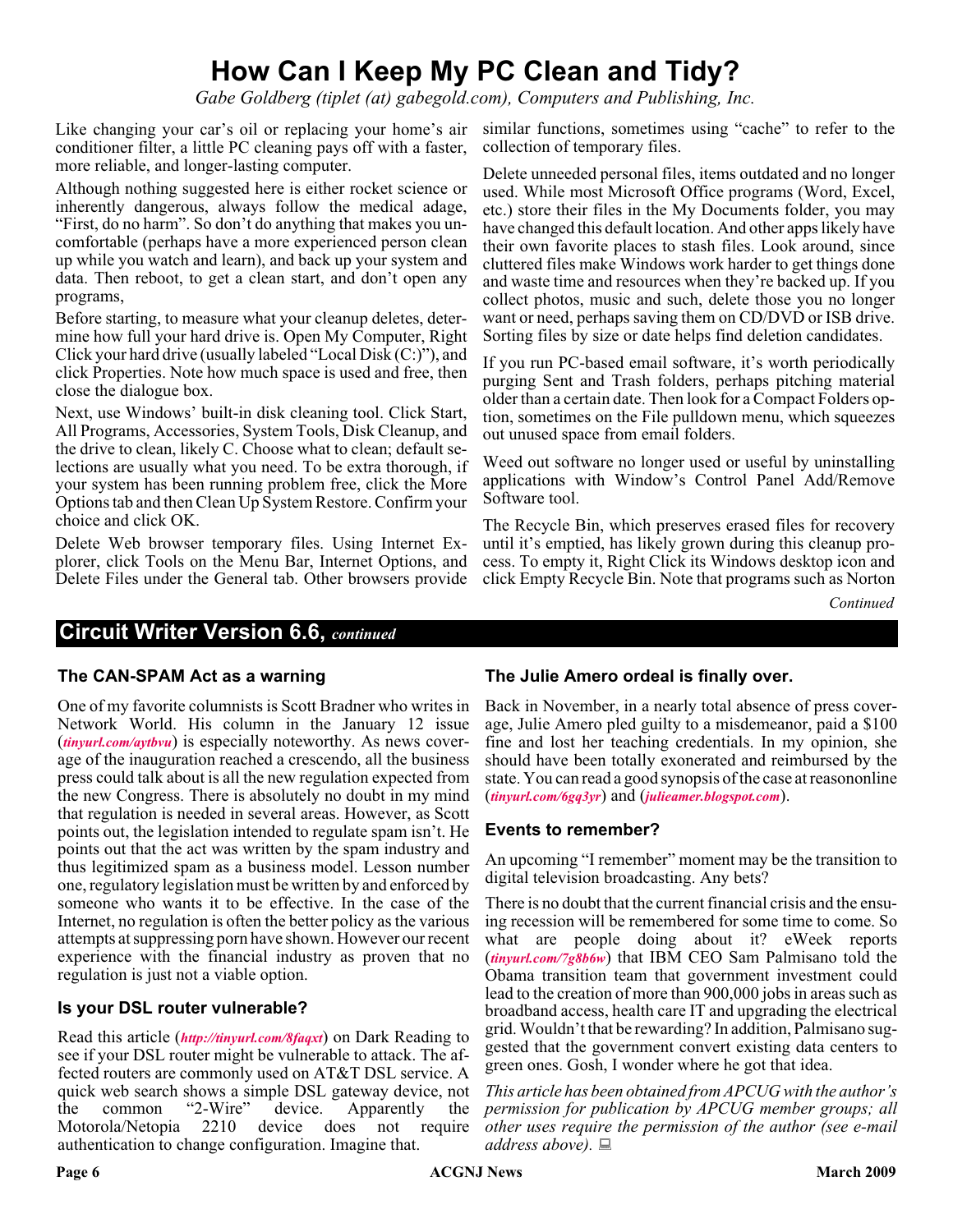# **How To Switch Internet Browsers**

*Sandy Berger (sandy (at) compukiss.com), CompuKIS (www.compukiss.com)*

Microsoft's Internet Explorer is a software program that comes on all computers that use the Windows Operating System. Internet Explorer is called an Internet browser since it is the software that allows you to view Web pages and surf the Internet. In fact, at least 80% of you reading this Web page right now are using Internet Explorer. You don't, however, **have** to use Internet Explorer. There are several other Internet browsers available.

Due to recent critical security glitches in Internet Explorer, other browsers are looking more attractive. Also, while Internet Explorer has stagnated over the past several years, several other Internet browsers have overtaken it with useful new features and advanced functionality. Features like a tabbed interface that lets you quickly move from page to page and voice-activated menu systems have put alternative browsers like Firefox and Opera ahead of Internet Explorer.

Using an alternative browser is easy. You simply download the browser from the Web site of the manufacturer and install it on your computer. Firefox, Opera, and Chrome are all alternative browsers that are free downloads. Just follow the Web site instructions to download and install the new browser. During installation the program will see Internet Explorer and will ask you if you want to transfer your Favorites and other information from Internet Explorer to the new program. Most alternative browsers will help you make the switch from Internet Explorer to their browser program. When you install Opera, Netscape, or Firefox you will be given the option importing your Internet information. Opera can import bookmarks and favorites. Firefox allows you to import options, bookmarks, history, passwords, cookies, and other data from Internet Explorer. This works for many different browsers. Fox example, if you switch from Internet Explorer to Netscape and decide that you would then like to switch to Opera, you can move your information from Internet Explorer to

Netscape and then to Opera by simply following the instructions given during installation.

To use a different Internet browser, you don't have to uninstall Internet Explorer. In fact, it is best to leave Internet Explorer on your hard drive. Not only is Internet Explorer difficult to uninstall: you may need to use it in the future. Internet Explorer is the only browser that you can use to access the Windows Update Web site. Also, since it is the most popular Web browser, many Web sites are optimized for Internet Explorer. If you use an alternative Web browser, in your surfing you may find an occasional Web site that does not work properly in the browser that you have chosen. If that is the case, you can simply switch to Internet Explorer to access that Web site and switch back to your alternative browser for your main surfing. You see, there is no problem with using several different browsers. In fact, you can actually use two or three different browsers at the same time with no interference.

When you start using your new browser you will be asked if you want to set the new software as your default Web browser. Whatever browser is set as your default browser will be the browser that will appear when you click on a link in an e-mail or other document. If you want to use your new browser all the time, you will want to set it as the default. If you say no to setting the new program as your default, the program will continue to ask you this question every time you start it. Look for a notice with a check box in front of it to tell the program that you don't want to see that question again. For instance in Opera you will click to put a checkmark into the box in front of "Do not show this dialog again." In Firefox click to remove the checkmark in the box that says "Always perform this check when starting Firefox." Then the program will not ask that question again.

If you decide that you don't want to continue to use the new browser, you can switch back to Internet Explorer at any time.

*Continued*

#### **How Can I Keep My PC Clean and Tidy?,** *continued*

Utilities may offer other cleanup options for the Recycle Bin and other Windows components.

Finally, remember that when writing to your hard drive, Windows places bits of each file in the next available open space on the hard drive.

While Windows can reassemble them, having many files fragmented slows access to them. So, to store all files as single entities, periodically defragment the hard drive. To do this, click Start, All Programs, Accessories, System Tools, Disk Defragmenter, select a drive, and click Defragment.

When finished, compare the amount of hard drive space used and free to what you saw initially. If this is the first cleanup you've done in a while, the amount of space recovered may surprise you.

Many books give much more detailed instructions for PC cleanups. Search Amazon.com for "degunking windows" and

"cleaning windows" to see choices (but don't be distracted by instructions for cleaning house, office, and car windows!).

*This article first appeared on the Tiplet Web site, <[www.tiplet.com](http://www.tiplet.com)> and is copyrighted by the author, Gabriel Goldberg. All rights are reserved; it may be reproduced, downloaded, or disseminated, for single use, or by nonprofit organizations for educational purposes, with attribution to Tiplet and the author. It should be unchanged and this paragraph must be included. Please e-mail the author (tiplet (at) gabegold.com) when you use it, or for permission to excerpt or condense. Tiplet's free newsletter provides weekly computer tips.*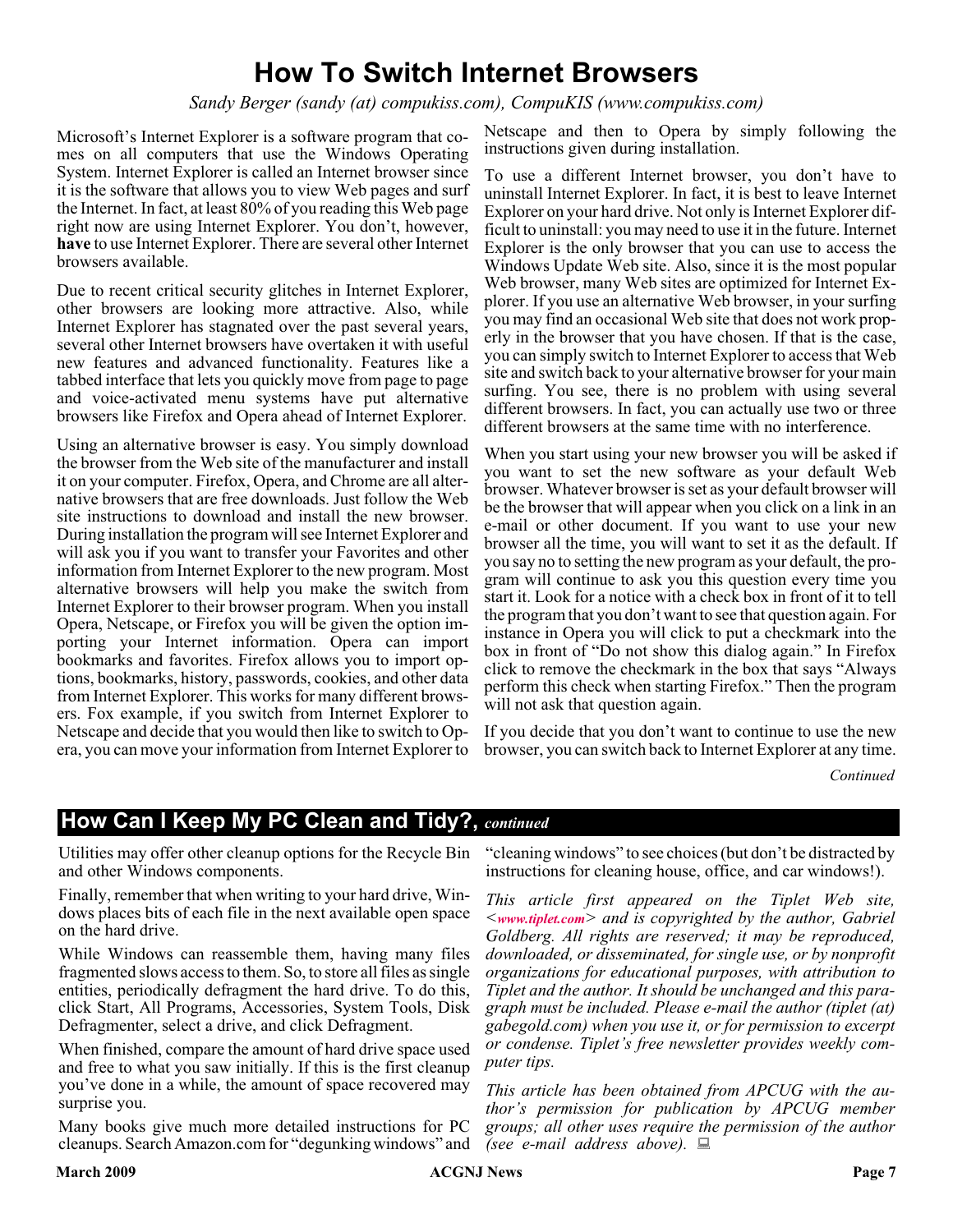# **Let Me Count the Ways I Like Linux**

*Kerry Miller (n0wiq (at) comcast.net), Front Range PCUG, Colorado (<http://www.frpcug.org>)*

I used to use Microsoft Windows up to Windows 98. I then switched to Windows NT in a dual boot system with Linux. However, when I went to boot NT one more time and NT gave me a message to the effect "I'm sick, fix me," I said goodbye to Windows and Linux has been my main operating system since. I found Linux applications to match all my user data. I was able to move all that data from the NT file system (NTFS) to the earlier Windows file system (FAT). From there I copied all the data into the ext2 file system, which was used by Linux at the time.

Now let me count the ways I like Linux:

1. Linux resembled the HP-UX operating system () I was using at work. This made going between work and home easier.

2. The roots of the Linux operating system go back to the late 1980's. By the time I decided to switch to Linux, it was a viable (if little known) multi-user, multi-tasking operating system for Personal Computers. That meant I could establish more than one user for my PC and run multiple programs simultaneously—I was not restricted to either the Windows or MAC operating systems for those PC capabilities. And, of course, Linux was (and still is) free.

3. Linux comes with a distribution of the X windows protocol produced by an international consortium. To understand this capability, think of it as "...providing the basic framework for building Graphical User Interfaces (GUIs), and moving windows on the screen and interacting with a mouse and/or keyboard." (extracted from ). Because this capability was (and is) not built into the operating system, it provides greatly enhanced flexibility for anyone creating Linux applications.

4. For those familiar with the Windows and MAC operating systems, it is surprising to realize that the software that creates what you see as the "desktop" can actually be a separate application program. I use the GNOME desktop together with X windows. This desktop (one of several that can be used with Linux) allows me to use a number of different screens and switch between them as I wish. This allows me to open an application on one screen and switch to a different screen to

open another application. From : "The GNOME project puts heavy emphasis on simplicity, usability, and making things 'just work...."

5. There are a wide range of user applications available, as well as tools to write your own applications.

6. Linux has (and has had for some time) a reputation for stability. The operating system doesn't crash unless the user does something to make it crash. Around 1997 (about the time I decided to change to the Linux operating system) I read an article (in a Linux magazine) professing to use two computers as near identical as production processes allow. They loaded one computer with Microsoft Windows and the loaded the second computer with Linux. They ran similar bench mark programs on both computers. The machine loaded with Microsoft operating system crashed in a short time. The machine loaded with Linux continued to run for as long as the comparison experiment was set to run.

7. Many distributions of Linux are as easy, or easier to install than Microsoft Windows.

8. A person can customize and/or build a Linux operating system to meet individual needs.

9. Many distributions of Linux include such primary applications such as the Firefox web browser, OpenOffice, an office suite similar to Microsoft Office (word processor, spreadsheet, presentations, etc.), and a number of other "name brand" applications.

10. Linux can be cost free. There are hundreds (or more) of applications written for Linux and there is a growing library of applications.

Microsoft Windows was the new kid on the block at the time I switched to Linux from my point of view and it did NOT do many ordinary things well.

*This article has been obtained from APCUG with the author's permission for publication by APCUG member groups; all other uses require the permission of the author (see e-mail address above).*

## **How To Switch Internet Browsers,** *continued from page 1*

Any new favorites or cookies that you have added to the new browser can be transferred back to Internet Explorer by using the export and import settings in the two browsers. You simply export the information from the program you are using and import it into to the program you want to use. Click on File, and choose Import/Export to use these functions. Most browsers have Wizards that will help you through the entire process. Some programs like Firefox make it easy to import information, but make it more difficult to export information. If a Wizard is not available you can use the programs Help menu for detailed instructions.

If you are used to using Internet Explorer, downloading and using a different Web browser is a big step. Although most alternative browsers are similar to Internet Explorer, you will need to invest some time into learning the new interface. Some features may not be obvious. For instance the tabbed browsing in Firefox is not instantly noticeable. So be sure to read the help files and information on the product's Web site to get the full gist of what features are available.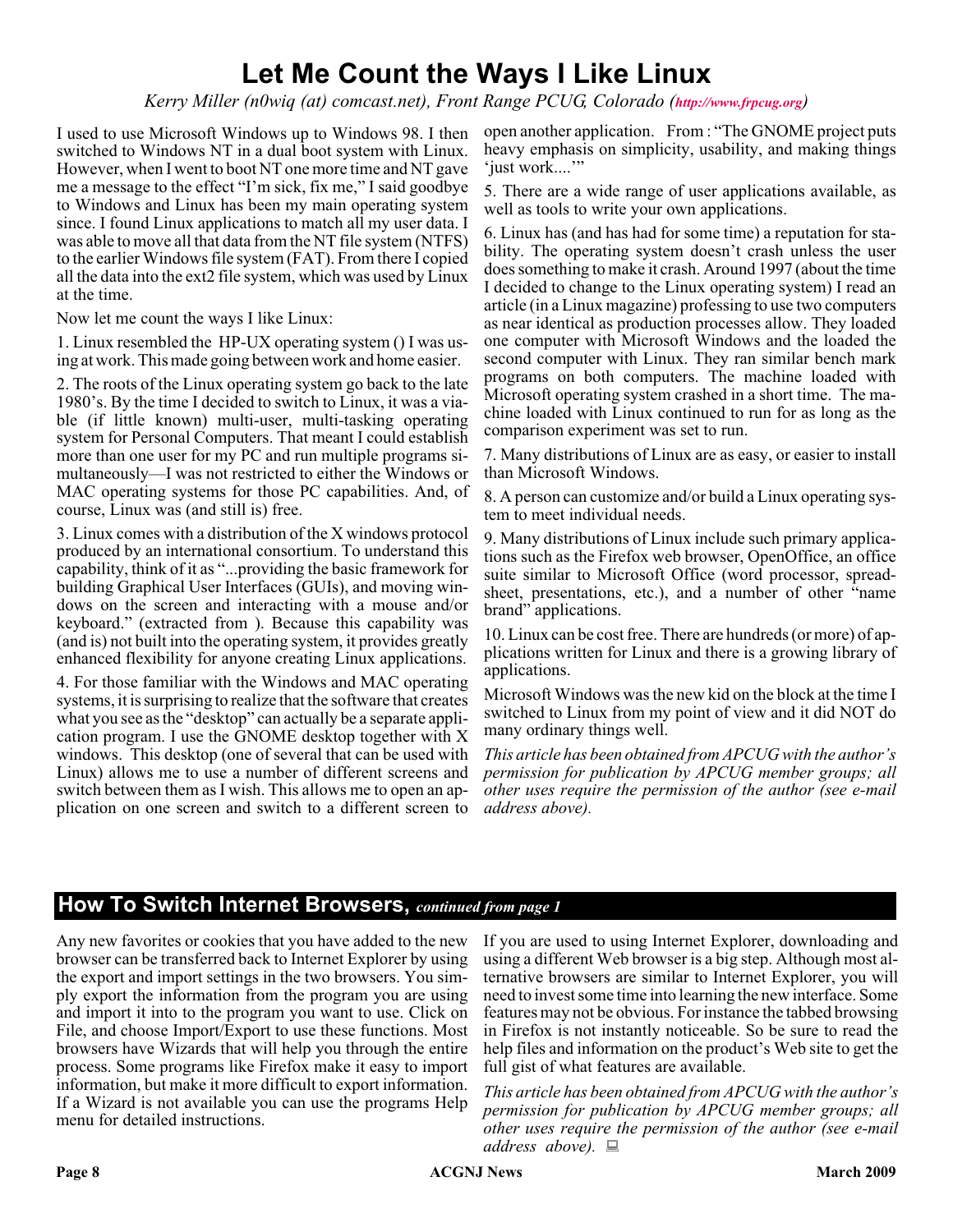# **Review – Roxio Creator 2009**

*John Roy (johnroy1 at comcast.net), The PC Users Group of CT (www.tpcug-ct.org)*

Roxio, a division and brand of Sonic Solutions, continues as the premiere must have CD/DVD burning suite. This product is a collection of key applications bundled into an attractive launching interface. Key applications provided are CD/DVD burning tools, Audio, Photo, and Video tools, and more. The Roxio suite provides support applications necessary to effectively use your computer just like Microsoft Office suite provides key office software.

When I reviewed Easy Media Creator Version 10 earlier this year I was impressed with how clean the interface was for the multitude of applications within the suite. The latest version further simplifies the application selection process with the use of pleasing colors and descriptive icons. It also provides a direct link to online tutorials and other information. The only distraction from the clean interface is the "Learn More" window that connects to the Roxio website to promote the sale of additional products.

The application interface Home Page presents the core tasks for most users. The tasks include burning and labeling discs, ripping audio, copy and converting DVD video and backing up files. Selecting one of the primary applications will quickly open the application and you are ready to start. There was some initial confusion of how to return to the previous page because the new page did not have a cancel button. If you closed the page with the standard "x" selection it would close the whole product. After a short examination I realized that the left set of icons were still available to select and return to home or another application. Although further review disclosed inconsistencies in returning to the home page depending upon which application you opened. So some applications you must close using the "x" and others if you use the "x" you will close everything down and have to reopen the whole product. This area needs better consistency.

When you select an application group using the left icons (Data-copy, Video- Movies, Music-Audio, Photo, and Online) a clean screen opens up with sub grouping to further home in on your desired application. The Data-Copy screen provides three groupings of Create, Copy, and Backup. Each grouping contains subtasks to further refine your application selection. There are nine defined tasks associated with Data-Copy. The long time favorite Roxio Creator Classic is now disguised as "Burn Data Disc – Advanced" but it still opens the original application and still reflects the original name. It appears that this popular tool is still the same with a different entry skin. The application was always sound so the fact that it is still there in its original attire is not a problem other than the interface name.

The Video-Movies group, Music-Audio group, and Photo group all contain four subgroups (Import, Edit, Create, Enjoy) with eleven to sixteen subtasks each. The names are very generic which in my opinion keeps concepts familiar. Executing a generic name launches a familiar Roxio application.

In addition to the icon selections there are three pull down windows, File, Tools, and Help. The file and help selections are pretty standard. The Tools pull down provides a couple of ease of access clicks like ejecting and closing the drive tray,

getting disc information and some alternate ways to jump to a few selected applications. There is an extensive Options choice to configure user defaults.

The latest Roxio Creator 2009 version does provide some new tools like the ability to capture High Definition (HD) video and burn it onto standard DVDs. There is now an Audiobook Creator that makes it easy to convert and enjoy books on iTunes, iPod, iPhone or other portable players. There is an audio beatmatching tool to produce studio like fades and mixes. I found the new SyncIt desktop gadget tool cool but short on instructions. It converts and sends digital media directly to your portable device. Since I don't own a portable device I couldn't appreciate its value. You can now share photos and slideshows on line including uploading directly to YouTube.

I tested this version of Roxio on my new Vista 64bit system with an AMD Quad-Core processor and 5 GB of memory. I didn't experience any installation problems but it was disconcerting that some applications did not load crisp and fast as expected even though my system is clean and devoid of startup programs.

Okay, what is the bottom line on this latest version? If you don't already own a Roxio suite then I highly recommend you give serious consideration to purchasing this since it will serve as a primary computer application suite. If you presently own Easy Media Creator version 9 or 10 and it meets your immediate requirements then you can afford to wait if the new features and enhancements are not important to you.

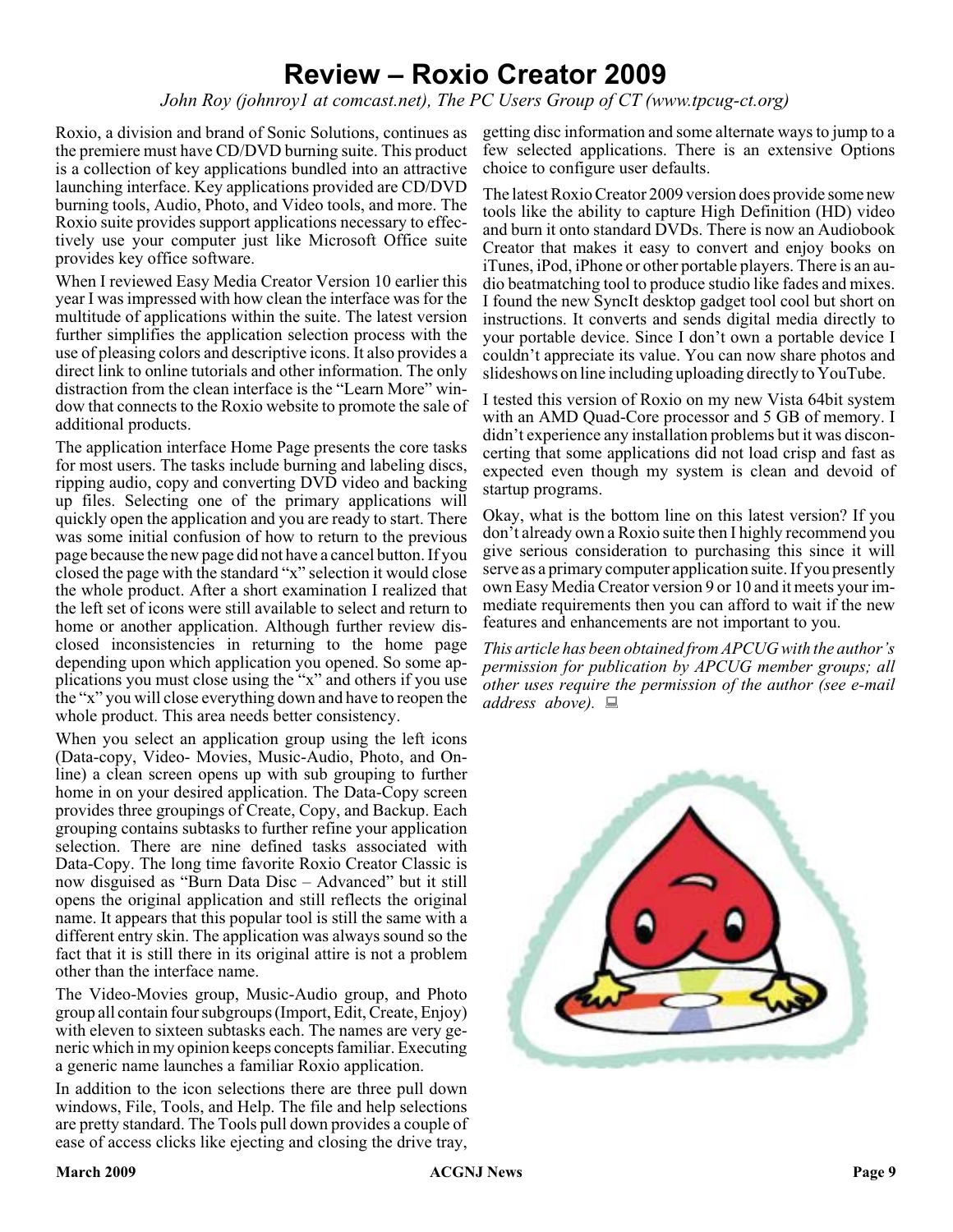# **Why Security Precautions are Necessary**

*Bob de Violini (rjddev (at) gmail.com), Channel Islands PCUG (www.cipcug.org)*

First off , there's a story that illustrates just why you should always enable encryption on your wireless router (for those who use one) AND why you should be leery of any public computer for Web sites you need a password to access. A college student in Kentucky has been charged with identity theft, among other crimes, for planting malware on computers in his school's library. The malware was a keystroke logger that captured usernames and passwords for any pages fellow students logged into. He then used this information to access their e-mail accounts and send out e-mails attempting to extort these same fellow students. He also used an unsecured wireless router to access these accounts, making it look as if someone else were actually sending the e-mails. The attempted extortion took the form of a threat to divulge personal information the thief had stolen from the compromised e-mail accounts. That leads me to our next item, WPA encryption.

As of the beginning of November, a pair of computer security researchers in Europe disclosed a technique they'd developed to partially hack WPA encryption used by a great number of wireless routers today. Before anyone thinks the sky is falling, rest assured it isn't. Their hack involves only the traffic being sent from the router to a computer and only a small number of data packets can be cracked before the router resets its encryption. However, it is enough to be able to send just enough rogue data to a computer to compromise it with any number of known vulnerabilities. Specifically, it involves the TKIP protocol that WPA and WPA2 are allowed to use. The specifics of just how this trick is accomplished have been made available to hackers in many areas of the Internet, so it's just a matter of time before it begins spreading. TKIP and AES encryption are selectable by the user in many wireless router configurations, and some have WPA with TKIP selected by default. I strongly recommend you check your wireless router's encryption configuration, and if it's set to use WPA with TKIP, you switch to WPA2 with AES if at all possible. This is especially important if you use a wireless router to run a network for a business. I have my Linksys wireless router set to use WPA2 with AES encryption. AES is significantly harder to crack than the older TKIP protocol. One final note on this, however. For AES encryption to work, both the router and the network adapter in the computer must be able to use it. Some older hardware may not support AES encryption, so an upgrade may be needed. If you'd like some more information, please drop me a line at the email address at the top of this article, and I'll gladly send you a link or two.

#### **Scare of the Month Department**

It isn't Halloween, but we have the Scare of the Month Department chiming in with some news. There is a new phishing e-mail making the rounds disguised as a warning from the U.S. Federal Reserve. The message bears the usual dire warning of a scam and contains links for readers to follow to get more information. However, there are a few clues that give the message away as a hoax, the biggest one being poor grammar. The links in the e-mail lead unsuspecting readers to a

fake site that will redirect them to a search page for porn, which will download a PDF file with malware to their computer. The malware comes in various forms, including one that attempts to make your computer a member of a botnet. A brief notice can be had here, courtesy of USCERT: *<http://tinyurl.com/66lzv9>*. The link does go to the US-CERT site; I just used TinyURL to shorten the URL's length.

#### **Patches Galore Department**

As I mentioned above, there have been some exploits on the loose for a bit for Adobe Acrobat, and the full program and the reader have been updated as a result. The latest versions are 8.1.3 and 9.0. Adobe has also updated its Flash player, standard fare in most browser installations, to version 10.0.12.36 to patch publicly reported vulnerabilities last month as well. Not to be outdone, Mozilla has also issued a patch for its Firefox browser and Thunderbird e-mail client. These patches address several bugs that have been brought to light in the past month to month and a half. The latest iterations of Firefox are 2.0.0.18 and 3.0.0.4. The latest version of Thunderbird is 2.0.0.18. I have read reports of some problems with version 3.0.0.4 and 2.0.0.18 of Firefox, with most of the reports being about version 3.0.0.4. The solution for those having problems after upgrading to 3.0.0.4 has been to go back to 3.0.0.3. I have updated my version to 2.0.0.18 and have had no problems. Some patches take longer than others to develop and test, however. One of the patches issued by Microsoft on November's Patch Tuesday took them seven years to develop and test. The bug it patched was first reported by a security researcher in March 2001. Microsoft claims that it tried patching it when it was first reported but wound up killing off most networking applications with the patches when they underwent testing. However, they didn't give up and finally found a way to patch the vulnerability earlier this year.

While we're speaking of Microsoft, it has announced plans to abandon its One Care concept of computer protection service and develop free anti malware applications for release in 2009. The new concept is code named "Morro." As usual, folks are coming down on both sides of pro and con when it comes to this development. Microsoft hasn't given a firm release date for the new software, but has said that One Care will come to an end on June 30.

Well, that's all for now. Always practice safe computing by keeping your applications and your anti-malware applications fully up to date. Make sure to run your anti-malware scanner(s) once a week, even if they don't flag anything in between Scans.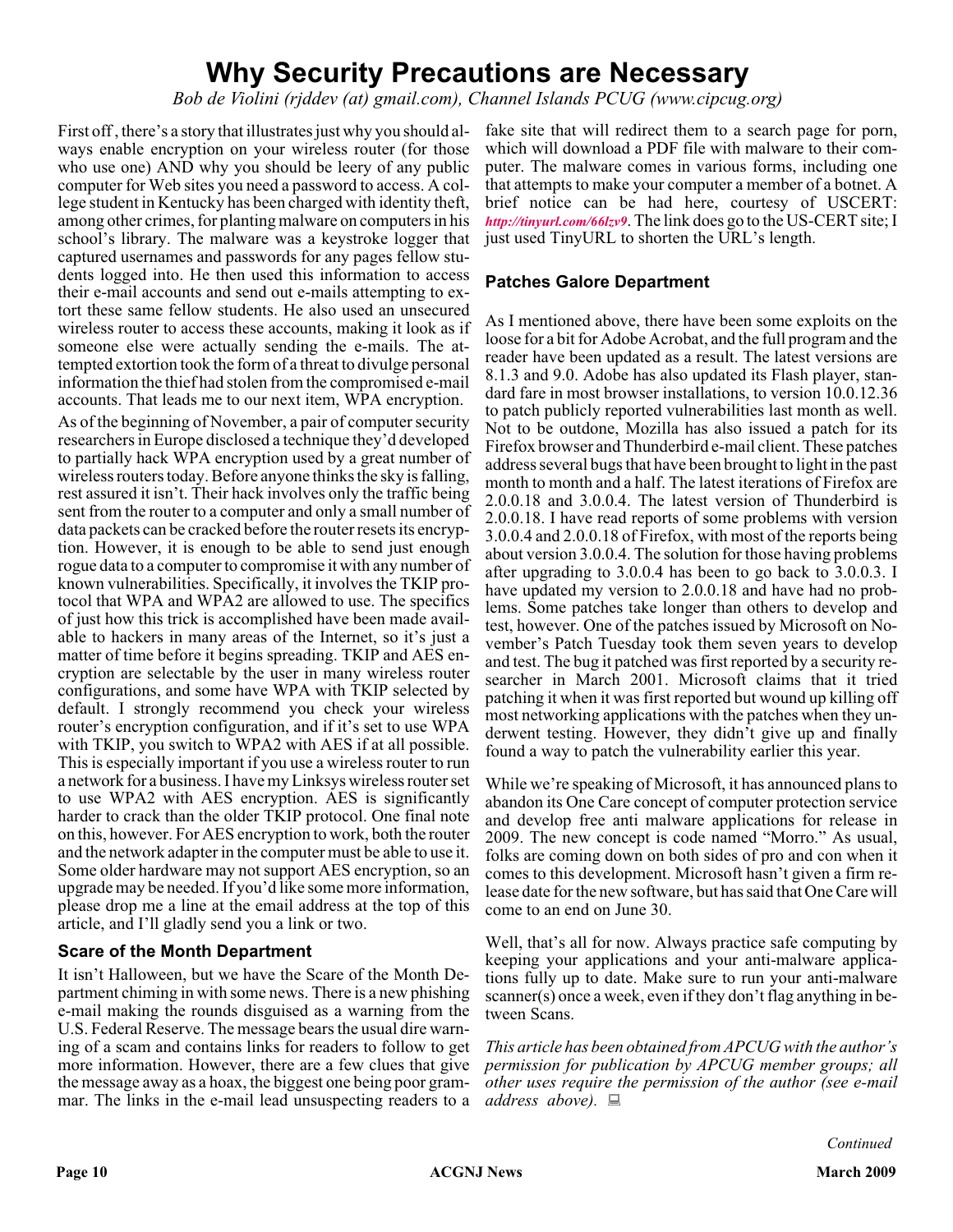# **"AccuKidz" Website – Educational and Safe for Children**

*Ira Wilsker (iwilsker (at) apcug.net), APCUG Director*

I have written many columns about the threats on the internet, and many of those online threats have been directed at children. The popular social networking sites used by millions of children and adults have been abused by some, and become a source of online threats and other undesirable actions directed against our children. Now there is a free, kid-safe website that is educational and fun for children, which can be used to safely communicate with other children worldwide, and as a display page for student activities and projects.

This new page, a service of the renowned weather service AccuWeather is "AccuKidz", \*(AccuWeather for Kids) and online at *[www.accuweather.com/kidz](http://www.accuweather.com/kidz)*. AccuKidz is a special interest site for kids which specializes in weather news, but offers other beneficial services such as social networking, and a place to display student projects. This website offers the child fun educational topics including weather, photography, video production, science, art, and other subjects. AccuKidz offers free web pages to schools and class teams, including home schooled children, where kids can post their work, photos, weather videos, science projects, and items of community interest for the world to see.

Once a school team creates its own free AccuKidz website, that page is explicitly dedicated to that group or class, and displays photos uploaded by team or class members, shows the local weather in real time, and showcases any projects being done by the group or individuals. Each team or class chooses its own team name, and can use the dedicated website to coordinate special projects, collect and share data, present reports, post news items, or any other material desired by the team.

Among the many features of AccuKidz are forums where children can ask questions of other children (and teachers), compare ideas, discuss weather and other scientific topics, and talk about community events. Other AccuKidz teams and participants from all over the world will see the forum postings, and many will respond, creating an excellent and educational social network for our children. Teachers and classmates may use the dedicated team website as the designated location to distribute class project information and data, collect results from participants, participate in weather related projects, and provide a source of bilateral communication among the team members and other participants.

There are many resources available to the students and teams, all free. Children and teachers can access and utilize countless weather maps, radar images, satellite images, historical information, and maps and other information of noteworthy events around the world. The students and teachers can access information on trends, historical averages, facts, figures, graphs, charts, and other resources on temperatures, precipitation, and other data that can be used for student research projects. Other resources that can be freely accessed by the students include numerous articles, forums, and other special features presented by some of the world's leading weather experts. These resources explain in understandable terms topics including climatology and weather forecasting. In order to make the topic more interesting for the students, and encourage active participation, AccuKidz offers child safe contests, games, and other activities that can enhance the student learning experience. Rather than treating science topics as theoretical, AccuKidz shows the practical relationships of how weather affects our daily lives, ranging from sports to transportation, and from gardening to safety issues. There are ample opportunities for teams and students who desire to focus on areas of special interest to pursue those interests.

The web pages are provided for free by AccuWeather to any school or classroom team, and offer expert site monitoring by an AccuWeather squad, who will remove any inappropriate content, and edit the site for content. The teacher or team needs no technical skills to create or administer the website, and since content monitoring is provided by AccuWeather, the site should comply with most school webpage policies. While anyone can post photos, videos, and presentations, all uploads are monitored for inappropriate content and edited as appropriate. There are very few rules on the use of AccuKidz; it is a place for students, teachers, and parents to present and exchange community information, weather information, and science topics. Unlike the more traditional social networking websites and services, AccuKidz is not for purely personal messaging and gossip, but instead for the exchange of ideas and relevant information. AccuWeather will monitor AccuKidz for accuracy, appropriateness, and compliance with the rules, and edit content as necessary to maintain a high standard of service and content.

Creating an AccuKidz team is fairly simple and free. From the website at *[www.accuweather.com/kidz](http://www.accuweather.com/kidz)* click on "Create Yours". It is necessary to create a team name that contains the word "team", and then register on both the photo gallery and the forums. A quick review of the teams displayed (click on "Weather Teams") shows that there is more than just school and class teams, but teams consisting of brownie troops, cub scouts packs, church teams, home schooled kids, teams from museums, and other non-academic teams as well as from more traditional academic locations. Teams can also be created from after-school groups of all kinds, college teams, chambers of commerce, non-profit groups, churches and other religious groups, Boy and Girl Scouts, resorts, tourist attractions, historical sites, photo clubs, video organizations, nature areas, and zoos. This is an excellent educational opportunity for virtually any type of organization.

The heart of AccuKidz consists of forums where participants can exchange information and ideas, a photo gallery with tens of thousands of weather photos uploaded by participants, "Learn about weather" where easy to understand weather information and facts are presented, "Your weather" which displays a localized weather page, an art contest, a listing of "free stuff and games" with online educational games and giveaways, and resources for teachers.

AccuWeather is to be commended for creating such an excellent educational and free resource available to all. I would like to see our local schools, scouting organizations, home schoolers, Sunday schools, and others take advantage of it.  $\Box$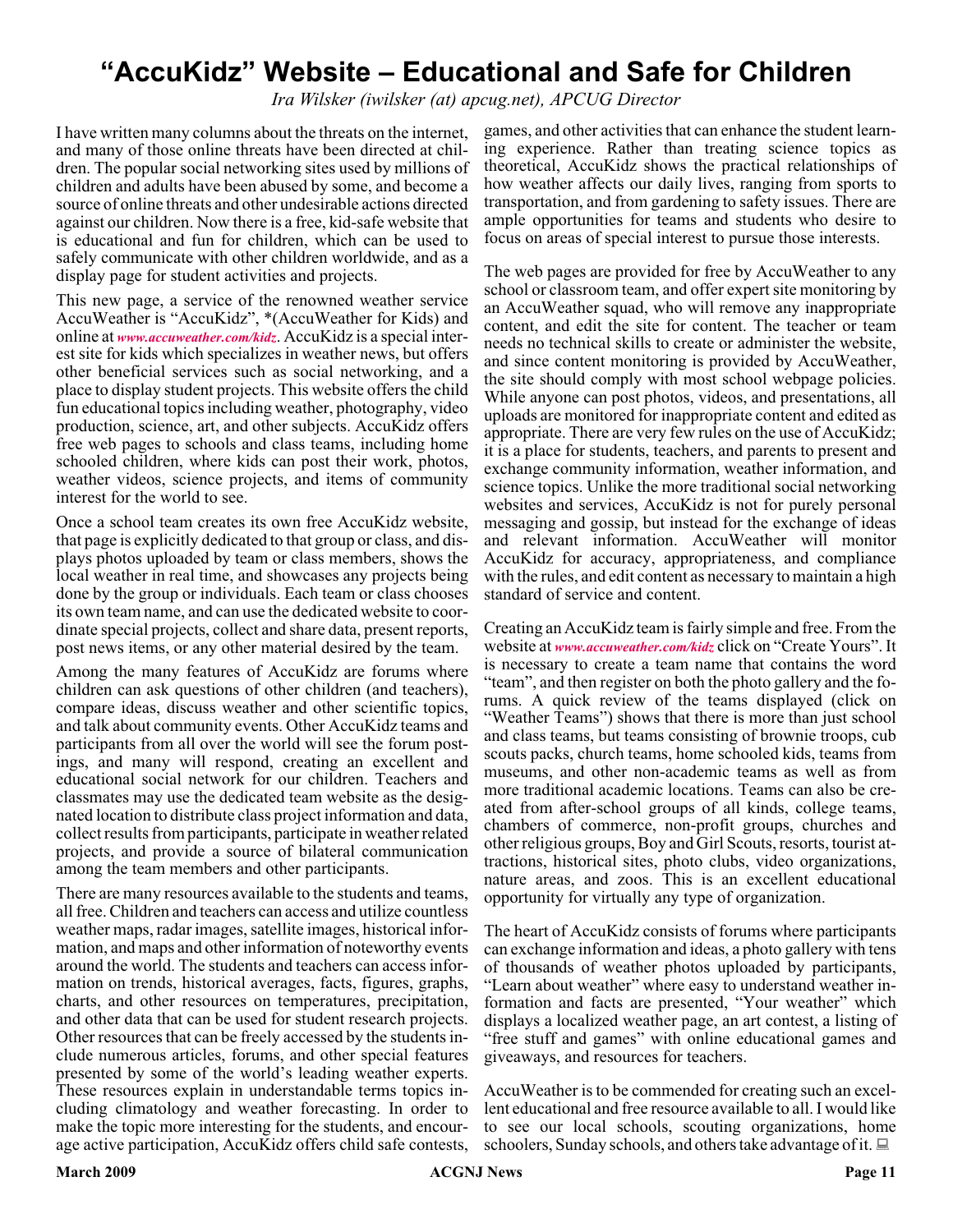#### **C/C++ Programming**

*Bruce Arnold (barnold@ieee.org)*

#### *<http://acgnj.barnold.us/index.html>*

This group is devoted to programming languages in general and C, C++, and C++ for Windows programming in particular. Each month a small but hopefully useful program (complete with source code) is presented for discussion.

*January*: *The editor apologizes for last month'sreport on a year-old meeting. Following is the correct report.*I continued discussion on the batch or bulk emailer program called "Bmailer". Additional features have been added that affect the "Look and Feel" of the application. Remember that the program uses text files for input. The first is the recipients email addresses that could contain hundreds of addresses. The second is a template text file that will be sent out to each recipient. Two new buttons have been added that allow the two files to be edited when you catch a spelling error or wrong address. Logic has now been added to allow for HTML statements and formating. A checkbox now optionally adds a greeting like "Hi Frank," at the beginning of each email. These and other code changes fall under the "General Visual Studio .NET programming" category. When the "Send Mail" button is clicked, the application starts sending out the emails to the given SMTP provider. Since some providers don't allow high speed batch processing, an optional 30 second delay is provided between outputs.

*February*: This month I discussed several concepts that can be added to your programs. The first is a program that handles the screen in a manner similar to the popular sound program WinAmp. The similarity is the user interface that allows it to snap into position at the corners of the screen when the user moves the window. It's called SNAP DEMO and the code can be used in any program.

The second snippit is called REGISTRY DEMO. It works like this. A simple window opens with 3 buttons, a listbox, and a textbox. When a folder location is typed into the textbox, and the GET FILES button is clicked, the file listing of that folder is displayed in the listbox. The folder location may then be saved permanently in the REGISTRY by clicking on the PUT REG button. This code was inspired by a user of last months program, Bmailer. The user said that he was tired of entering the smtp server address everytime he used the program.

Our *[download site](http://acgnj.barnold.us/Source/Index.htm)* has code and programs from most meetings.

*Our next meeting March 17.*

#### **LUNICS (Linux/Unix)**

*Andreas Meyer (lunics@acgnj.org)*

*<http//www.acgnj.org/groups/lunics.html>*

LUNICS is a group for those who share an interest in Unix and similar operating systems. While we do quite a bit with Linux, we've also been known to discuss Solaris and BSD too. We generally meet on the first Monday of the month at 8 PM at the Scotch Plains Rescue Squad. See the web page for directions and more information. Our next meeting Apr 6.

#### **Web Dev**

#### *Evan Willliams (tech@evanwilliamsconsulting.com)*

This SIG is an open forum for all Website Development techniques and technologies, to encourage study and development of web sites of all kinds. All languages will be considered and examined. Anyone interested please contact the Chairperson. The current project is a CMS for the club. Anyone interested in starting a new project, come to the meeting and announce / explain. Provide as much detail as possible. WebDev should be an all-encompasing development and examination forum for all issues, applications, OS, languages and systems one can use to build Websites. We currently have two Web dev languages .NET and Java as SIGs but the other langages and OS need to be investigated, examined and tested; Windows, Linux, UNIX, DEC, Vax, HP etc. Intel-PC, Motorola-MAC etc.

*Our next meeting March 11.*

#### **Java**

*Mike Redlich (mike@redlich.net)*

#### *<http://www.javasig.org>*

The Java Group covers beginner, intermediate, and advanced level Java programming. Primary focus is on developing useful/practical applets and applications, but can include topics such as Java I/O, JavaBeans, Reflection, object-oriented programming and software design issues.

*February*: This month's meeting featured Barry Burd demonstrating the functional programming languages, Haskell and Jaskell. Haskell is a very pure, very elegant programming language, and Jaskell is a port of Haskell to the Java JVM. The talk explored the important features of Haskell, emphasizing the differences between functional and non-functional programming. Near the end of the talk, we throw a bone to the Java contingent by exploring Haskell on the JVM.

*March 10*: Getting Started with the Stripes Framework

#### **Main Meeting**

*<http://www.acgnj.org/groups/mainmeet.html>*

*Mike Redlich (mike@redlich.net*)

*Next meeting: March 6*

**Investment Software**

*Jim Cooper (jim@thecoopers.org)*

*[http://www.acgnj.org/groups/sig\\_investment.html](http://www.acgnj.org/groups/sig_investment.html)*

The Investment SIG continues with presentations on how to use analysis programs TC2000 and TCNet. Large charts are presented on our pull down screen and illustrate the application of computer scans and formulas to find stocks for profitable investments. Technical analysis determines buy points, sell points and projected moves. Technical analysis can also be used on fundamentals such as earnings, sales growth, etc. We're no longer focusing on just Telechart -- if you are using (or interested in) Tradestation, eSignal, VectorVest -- or just in learning how to select and use charting and technical analysis, come join us !!

*Our next meeting: March 12.*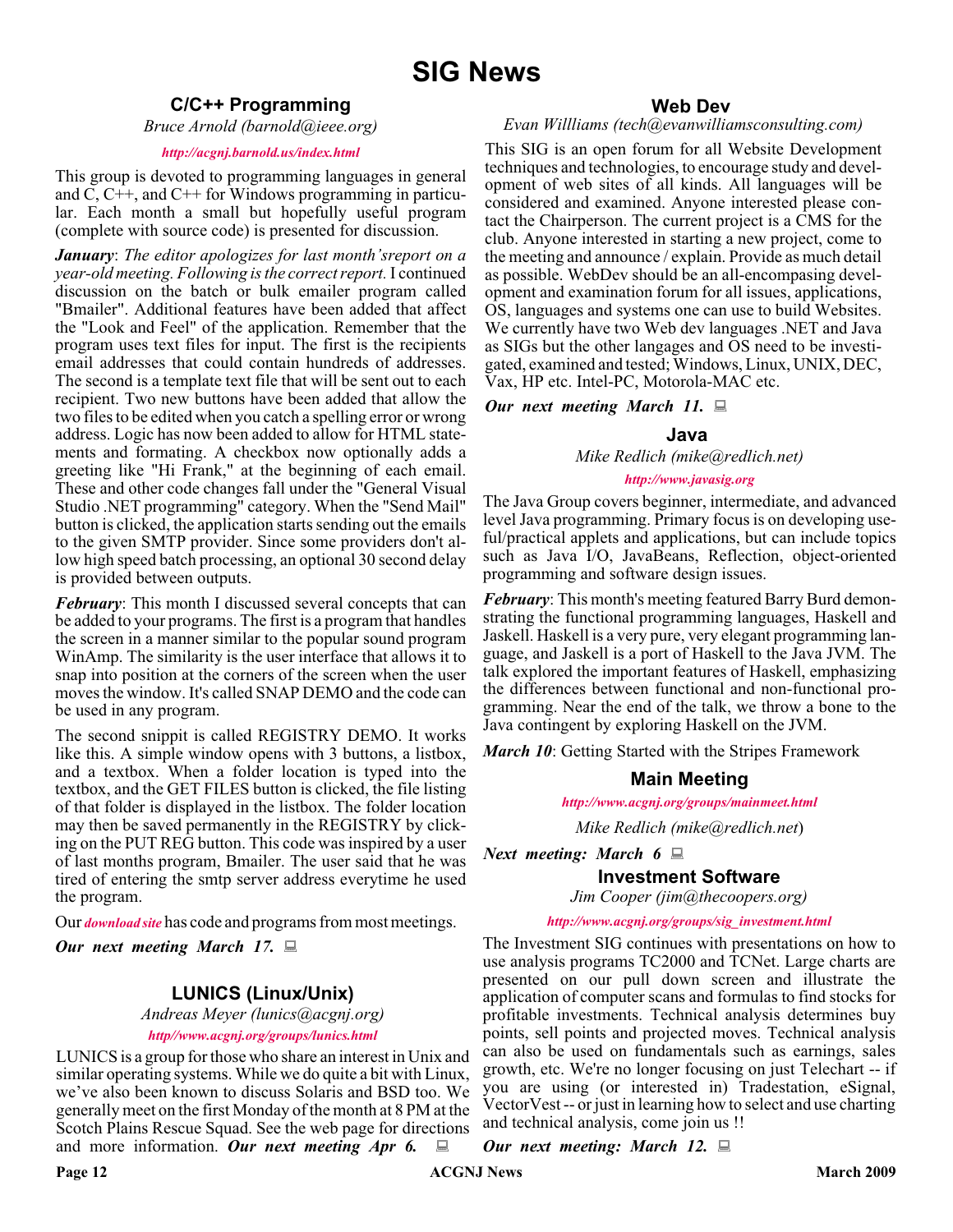# **Windows 7 is Coming Soon**

*Sandy Berger (sandy (at) compukiss.com), CompuKISS (www.compukiss.com)*

If you ask 100 people their impressions of the Microsoft Vista operating system, 95 of them will tell you that Vista is no good, even if they have never seen or used it.

It is obvious that public opinion of Vista is in the mud. Microsoft made some major blunders when they introduced Vista. There were not enough drivers ready, so many printers, scanners, and other peripherals were incompatible. There was no noticeable speed increase over Windows XP. Vista requires much additional memory and more hardware, so it was often impossible to upgrade current Windows XP computers. Also, Microsoft did not woo the press as they did when they introduced Windows XP, so Vista got a lot of awful publicity. Vista is not a bad operating system, but Vista has gotten a bad name. Microsoft has lost the battle and they know it. So they are working on a new Windows operating system.

Microsoft hopes to make a clean break with previous Windows operating systems with this new version of Windows. They are especially distancing the new operating system from the "wicked" Vista operating system. This is obvious in the name they have chosen for the new OS. They are not using year names like Windows 2000. They are not using what they refer to as inspirational names, like XP or Vista. Instead, they will go back to their original numerical naming convention. There was a Windows 1, Windows 2, and Windows 3. Now there is to be a new operating system called "Windows 7". It you have been following the versions of Windows as they have been introduced, you will find it difficult to comprehend that this next version is actually the seventh version of Windows, but Microsoft says that it is, so that is that. It's Windows 7.

More important than the name, however, is the fact that Microsoft cannot afford another misstep. They must make this operating system faster and better than Vista. Microsoft has already showed off Windows 7 at some developer's conferences and has made some announcements and promises.

Windows 7 will be built on the Vista base, so peripherals that work with Vista, which now includes most printers, scanners, and other devices, will also work with Windows 7.

Windows 7 will have a smaller storage footprint and will use less memory. This will allow it to run on the new small Netbooks that are now running Windows XP or Unix because Windows Vista cannot run on their small solid state drives.

Windows 7 will boot up and shut down faster. It will have improved battery life on laptops. It is also promised to have an easier-to-use interface and to be easier to network in a home environment.

Although Microsoft is officially targeting January 2010 for the launch of Windows 7, logic indicates that they will have Windows 7 ready for next year's holiday selling season.

This holiday season may have found some great prices on computers running Microsoft Vista. If all goes well, when the holiday season rolls around in 2009, the stores will be filled with computers running the next version of Windows, Windows 7. Microsoft has made mistakes before, but I think they will do everything they possibly can to make Windows 7 a winner. So If you are looking to buy a new PC, this year may be a good time to buy, but, if you can wait, next year may be even better.

#### **SIG News**, *continued*

#### **Layman's Forum**

*Matt Skoda (som359@aol.com)*

*<http://www.acgnj.org/groups/laymans.html>*

*We meet on the second Monday of the month* (no meetings in July and August) to discuss issues of interest to novice users or those who are planning to get started in computing. Watch our Web page for updates and announcements.  $\Box$ 

#### **FireFox Activity**

#### *Firefox@acgnj.org*

This SIG is intended to be an open forum for **all** FireFox and Mozilla techniques and technologies, to encourage the study and development of web sites of all kinds. All the browsers will be considered and examined. All are encouraged to "think out of the box" about new web site design. All members and guests are invited to check out the design concepts and voice their opinion.

#### *Our next meeting March 16.*

**Window Pains** *John Raff (jraff@comcast.net)*

#### *<http://www.acgnj.org/groups/winpains.html>*

Our intent is to provide members with Windows oriented application discussions, Microsoft and Linux style. Presentation to be directed to more heavy technological level of attendee, although newbies are welcomed.

*Our next meeting March 16*:

#### **NJ Gamers**

*Gregg McCarthy (greggmc@optonline.net)*

*<http://www.NJGamers.com>*

*[www.lanparty.com](http://www.lanparty.com)*

**The next Friday Night Frag will be March 13, 6 p.m. to Saturday 12 noon — 18 hours for 5 bucks!**

BYOC - Bring your own computer

BYOF - Bring your own food.

and if you don't like sitting on metal chairs... BYO chair!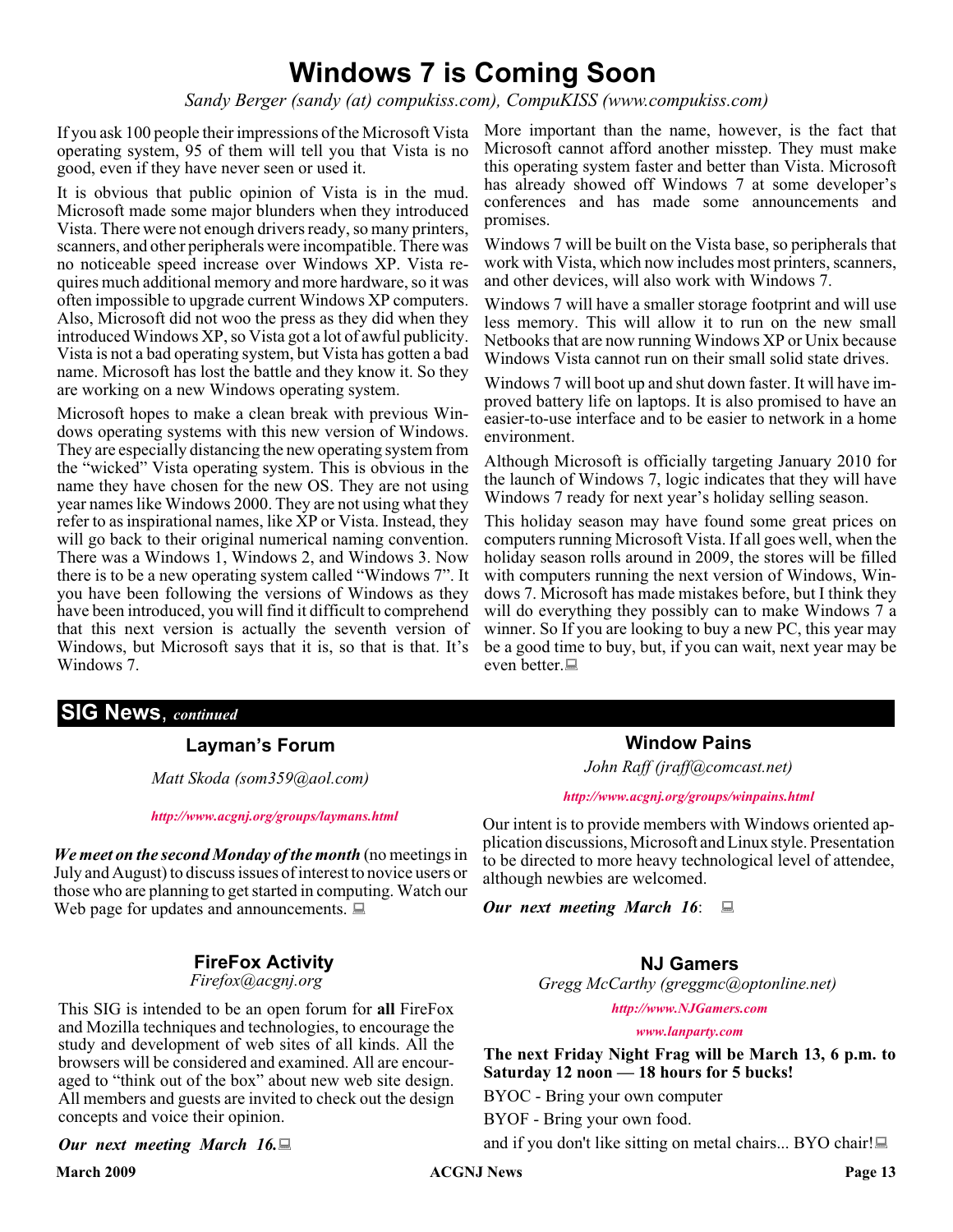# **Guru Corner**

If you need help with any of the technologies listed below, you can call on the person listed. Please be considerate and ca

#### **Discount Computer Magazine Price List**

**As described by the DealsGuy**

|                              |                                                                              | 1 <sub>yr</sub>                                                              |          | $2 \text{ yr}$ 3 yr                                                                          |                                                                                                                                                                                                                                                                                                                                                                                                                                                                                                                                                                                                             |
|------------------------------|------------------------------------------------------------------------------|------------------------------------------------------------------------------|----------|----------------------------------------------------------------------------------------------|-------------------------------------------------------------------------------------------------------------------------------------------------------------------------------------------------------------------------------------------------------------------------------------------------------------------------------------------------------------------------------------------------------------------------------------------------------------------------------------------------------------------------------------------------------------------------------------------------------------|
|                              |                                                                              | <b>Computer Games</b>                                                        | \$10.95  | 20.95                                                                                        | 29.95                                                                                                                                                                                                                                                                                                                                                                                                                                                                                                                                                                                                       |
| <b>Software</b>              |                                                                              | Computer Gaming World                                                        | 14.95    | 28.95                                                                                        | 41.95                                                                                                                                                                                                                                                                                                                                                                                                                                                                                                                                                                                                       |
|                              |                                                                              | Computer Shopper1                                                            | 16.97    | 32.95                                                                                        | 47.95                                                                                                                                                                                                                                                                                                                                                                                                                                                                                                                                                                                                       |
|                              |                                                                              | Dr. Dobbs Journal                                                            | 15.95    | 30.95                                                                                        |                                                                                                                                                                                                                                                                                                                                                                                                                                                                                                                                                                                                             |
| Jo-Anne Head                 | 908-769-7385                                                                 | Mac Addict                                                                   | 10.97    |                                                                                              |                                                                                                                                                                                                                                                                                                                                                                                                                                                                                                                                                                                                             |
| Jo-Anne Head                 | 908-769-7385                                                                 | Mac Home Journal                                                             | 15.97    | 29.97                                                                                        |                                                                                                                                                                                                                                                                                                                                                                                                                                                                                                                                                                                                             |
|                              |                                                                              | Mac World                                                                    | 12.95    |                                                                                              |                                                                                                                                                                                                                                                                                                                                                                                                                                                                                                                                                                                                             |
|                              |                                                                              | Maximum PC                                                                   | 9.95     | 18.95                                                                                        | 27.95                                                                                                                                                                                                                                                                                                                                                                                                                                                                                                                                                                                                       |
|                              |                                                                              | Microsoft System Journal                                                     | 21.95    | 39.95                                                                                        |                                                                                                                                                                                                                                                                                                                                                                                                                                                                                                                                                                                                             |
| Mike Redlich                 | 908-246-0410                                                                 | PC Gamer                                                                     | 12.95    |                                                                                              |                                                                                                                                                                                                                                                                                                                                                                                                                                                                                                                                                                                                             |
| <b>Bruce Arnold</b>          | 908-735-7898                                                                 |                                                                              | 25.97    | 48.95                                                                                        | 68.95                                                                                                                                                                                                                                                                                                                                                                                                                                                                                                                                                                                                       |
|                              |                                                                              | PC World                                                                     | 16.95    |                                                                                              |                                                                                                                                                                                                                                                                                                                                                                                                                                                                                                                                                                                                             |
|                              |                                                                              | Wired                                                                        | 6.00     | 12.00                                                                                        | 17.00                                                                                                                                                                                                                                                                                                                                                                                                                                                                                                                                                                                                       |
|                              |                                                                              |                                                                              |          |                                                                                              |                                                                                                                                                                                                                                                                                                                                                                                                                                                                                                                                                                                                             |
| John Raff                    | 973-560-9070                                                                 |                                                                              |          |                                                                                              |                                                                                                                                                                                                                                                                                                                                                                                                                                                                                                                                                                                                             |
| Frank Warren                 | 908-756-1681                                                                 |                                                                              |          |                                                                                              |                                                                                                                                                                                                                                                                                                                                                                                                                                                                                                                                                                                                             |
| Mike Redlich                 | 908-246-0410                                                                 |                                                                              |          |                                                                                              |                                                                                                                                                                                                                                                                                                                                                                                                                                                                                                                                                                                                             |
| Frank Warren                 | 908-756-1681                                                                 |                                                                              |          |                                                                                              |                                                                                                                                                                                                                                                                                                                                                                                                                                                                                                                                                                                                             |
| Home Automation Frank Warren | 908-756-1681                                                                 |                                                                              |          |                                                                                              |                                                                                                                                                                                                                                                                                                                                                                                                                                                                                                                                                                                                             |
| <b>Operating Systems</b>     |                                                                              |                                                                              |          |                                                                                              |                                                                                                                                                                                                                                                                                                                                                                                                                                                                                                                                                                                                             |
| <b>Ted Martin</b>            | 732-636-1942                                                                 | titles at excellent prices — email for prices. $\Box$                        |          |                                                                                              |                                                                                                                                                                                                                                                                                                                                                                                                                                                                                                                                                                                                             |
|                              | Mike Redlich<br>Frank Warren<br>Jo-Anne Head<br>Mike Redlich<br>Mike Redlich | 908-246-0410<br>908-756-1681<br>908-769-7385<br>908-246-0410<br>908-246-0410 | FL 33496 | ou can call on the person listed. Please be considerate and<br>PC Magazine (22/44/66 Issues) | These prices are for new subscriptions and renewals. All or-<br>ders must be accompanied by a check, cash or Money Order.<br>Make payable to Herb Goodman, and mail to:<br>Herb Goodman, 8295 Sunlake Drive, Boca Raton,<br>Telephone: 561-488-4465, e-mail: hgoodman@prodigy.net<br>Please allow 10 to 12 weeks for your magazines to start. For<br>renewals you must supply an address label from your pres-<br>ent subscription to insure the correct start of your renewal.<br>As an extra service I will mail a renewal notice about 4<br>months prior to their expiration date. I carry more than 300 |

## **ACGNJ MEMBERSHIP APPLICATION**

Sign up online at http://www.acguj.org/membershipApplication.html and pay dues with PayPal.

|                 |                                          |                                                                                   | Dues |                |                |                                    |
|-----------------|------------------------------------------|-----------------------------------------------------------------------------------|------|----------------|----------------|------------------------------------|
|                 | <b>US/CANADA</b>                         | <b>FAMILY OF MEMBER</b><br>(No Newsletter)                                        |      | <b>FOREIGN</b> | <b>STUDENT</b> | <b>SENIOR CITIZEN</b><br>(Over 65) |
| 1 Year          | \$25                                     | \$10                                                                              |      | \$55           | \$20           | \$20                               |
| 2 Years         | \$40                                     |                                                                                   |      |                |                |                                    |
| 3 Years         | \$55                                     |                                                                                   |      |                |                | \$45                               |
|                 | Mail this application and your check to: | AMATEUR COMPUTER GROUP OF NEW JERSEY, INC., P.0. BOX 135, SCOTCH PLAINS, NJ 07076 |      |                |                |                                    |
|                 |                                          | ■ New Member Renewal                                                              |      | Address Change |                |                                    |
| First Name      |                                          | Last Name                                                                         |      |                |                | Phone                              |
| Mailing Address |                                          |                                                                                   |      |                |                | E-Mail                             |

What topics would you like to see covered at club meetings?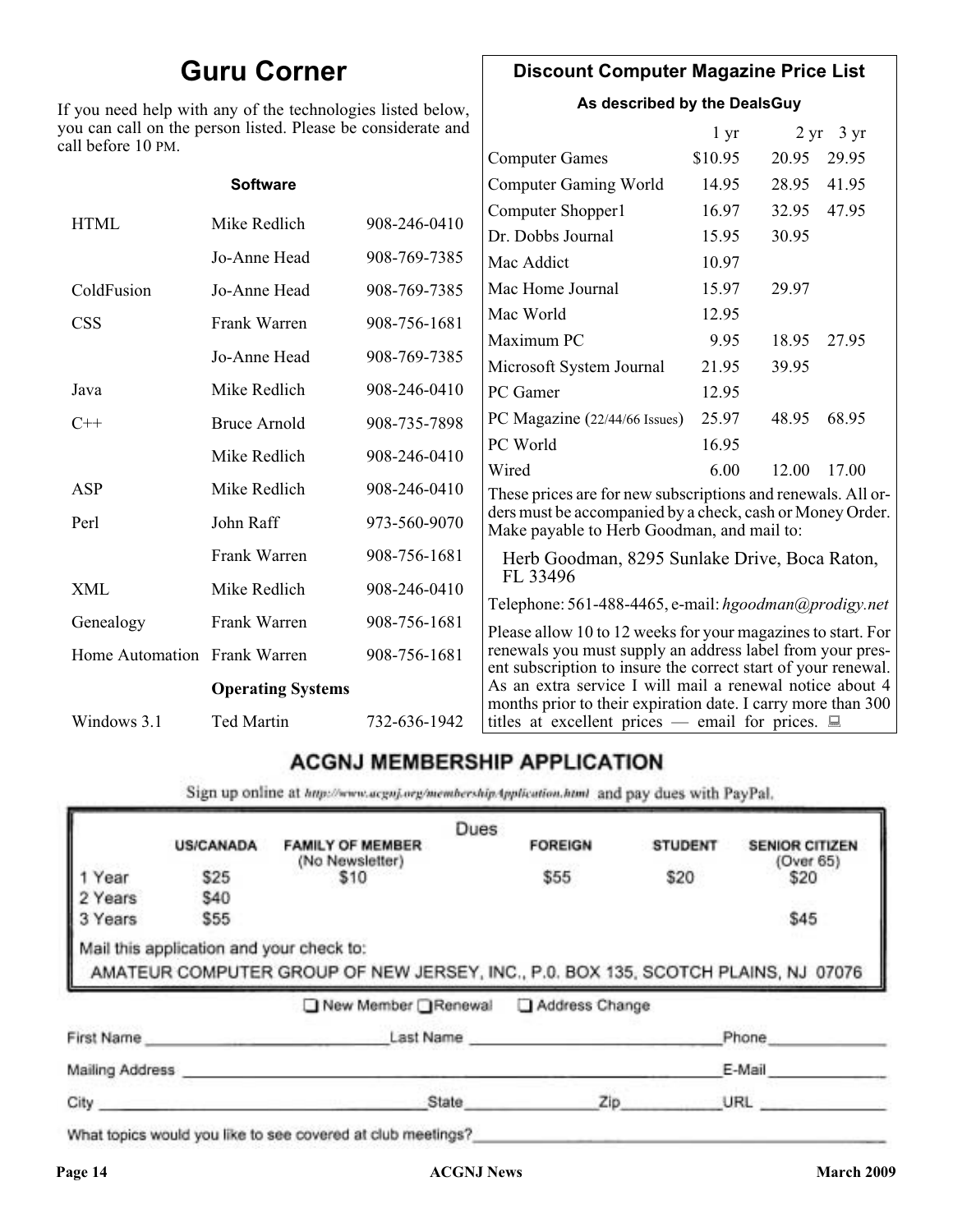|                                                                                                                                                            | <b>Other Local Computer Groups</b>                                                                                                                                                                     |                                                                                                                                                                             |
|------------------------------------------------------------------------------------------------------------------------------------------------------------|--------------------------------------------------------------------------------------------------------------------------------------------------------------------------------------------------------|-----------------------------------------------------------------------------------------------------------------------------------------------------------------------------|
| <b>Princeton Macintosh User Group:</b> 7:15 pm 2nd<br>Tuesday, Jadwin Hall, A-10, Washington Rd,<br>Princeton, $(609)$ 252-1163, www.pmug-nj.org           | Linux Users Group in Princeton: 7 pm, 2nd<br>Wednesday, Lawrence Branch Mercer Library,<br>Rt#1 & Darrah Lane, Lawrence NJ<br>http://www.lugip.org                                                     | <b>New York PC:</b> 3rd Thurs, 7 pm, PS 41, 116 W<br>11th St. For info call hotline, (212) 533-NYPC,<br>http://www.nypc.org                                                 |
| <b>Computer Education Society of Philadelphia:</b><br>Meetings & Workshops at Jem Electronics, 6622<br>Castor Ave, Philadelphia PA. www.cesop.org/         | <b>Brookdale Computer Users Group:</b> 7 pm, 3rd<br>Friday, Brookdale Community College, Bldg<br>MAN Rm 103, Lincroft NJ. (732)-739-9633.<br>www.bcug.com                                              | NJ Macintosh User Group: 8 pm, 3rd Tuesday,<br>Allwood Branch Library, Lyall Rd, Clifton NJ.<br>$(201)$ 893-5274 http://www.njmug.org.                                      |
| PC User Group of So. Jersey: 2nd Mon., 7 pm,<br>Trinity Presb. Church, 499 Rt 70 E, Cherry Hill,<br>NJ. L. Horn, (856) 983-5360<br>http://www.pcugsj.org   | Hunterdon Computer Club: 8:30 am, 3rd Sat,<br>Hunterdon Medical Center, Rt 31, Flemington NJ.<br>www.hunterdoncomputerclub.org (908)<br>995-4042.                                                      | NY Amateur Computer Group: 2nd Thurs, 7<br>pm, Rm 806 Silver Bldg, NYU, 32 Waverly Pl,<br>NYC http://www.nyacc.org                                                          |
| <b>Morris Micro Computer Club:</b> 7 pm 2nd Thurs.,<br>Morris County Library, Hanover Ave, Morristown<br>NJ, (973) 267-0871.<br>http://www.morrismicro.com | Central Jersey Computer Club: 8 pm, 4th Fri-<br>day, Rm 74, Armstrong Hall, College of NJ. Rich<br>Williams, (609) 466-0909.                                                                           | NJ PC User Group: 2nd Thurs, Monroe Rm at<br>Wyckoff Public Library, 7 pm. Maureen Shannon,<br>$(201)$ 853-7432, www.njpcug.org                                             |
| noon Main Meeting, groups 8 am-3 pm. Upper<br>Moreland Middle School, Hatboro PA. (215)<br>764-6338. www.pacsnet.org                                       | <b>Philadelphia Area Computer Society: 3rd Sat, 12 NJ Computer Club: 6:15 pm, 2nd Wednesday ex-</b><br>cept Jul & Aug, North Branch Reformed Church,<br>203 Rt 28, Bridgewater NJ. http://www.njcc.org | <b>Princeton PC Users Group: 2nd Monday,</b><br>Lawrenceville Library, Alt Rt 1 & Darrah Lane,<br>Lawrenceville, Paul Kurivchack (908) 218-0778,<br>http://www.ppcug-nj.org |

# **Classified**

**FREE TO MEMBERS**. Use our classified ads to sell off your surplus computer stuff. Send copy to Classified, ACGNJ NEWS, P.O. Box 135, Scotch Plains NJ 07076 or e-mail to the editor, *bdegroot@ptd.net*. Classified ads are free to members, one per issue. Non-members pay \$10. Send check payable to ACGNJ Inc. with copy. Reasonable length, please.



# Member of

Meadowlands,Secaucus

#### **Directions to Meetings at Scotch Plains Rescue Squad, 1916 Bartle Ave., Scotch Plains NJ**

#### **From New York City or Northern New Jersey**

Take Route 1&9 or the Garden State Parkway to US 22 Westbound.

#### **From Southern New Jersey**

*<http://www.apcug.net>*

Take Parkway north to Exit 135 (Clark). Stay on left of ramp, follow circle under Parkway. Bear right to Central Avenue; follow to Westfield and under RR overpass. Left at light to North Avenue; follow to light in Fanwood. Right on Martine (which becomes Park Ave). Right on Bartle Ave in middle of shopping district.Scotch Plains Rescue Squad (2-story brick) is located on the right. Do not ing. park in the row next to the building — you'll be towed.

#### **From I-78 (either direction)**

Take exit 41 (Scotch Plains); follow signs to US 22. Turn right at mile past Terrill Road and immediately past the overpass. Exit onto light at bottom of hill and use overpass to cross Rt. 22. Follow US 22 Park Avenue South and follow the directions above to the Rescue Westbound directions.

#### **Radio and TV Programs**

**Computer Radio Show**, WBAI 99.5 FM, NY, Wed. 8-9 p.m.

**Software Review,** The Learning Channel, Saturday 10-10:30 p.m.

**On Computers**, WCTC 1450 AM, New Brunswick, Sunday 1-4 p.m. To ask questions call (800) 677-0874.

**PC Talk**, Sunday from 8 p.m. to 10 p.m., 1210 AM Philadelphia. 1800-876-WPEN, Webcast at *<http://www.pctalkweb.net>*.

#### **MarketPro Shows**

*<http://www.marketpro.com/>*

**March 14-15**:Crowne Plaza

**March 28-29**: NJ Convention Center (Raritan Center), Edison

#### **From US 22 Westbound**

Exit at Park Avenue, Scotch Plains after McDonalds on the right, diagonally opposite Scotchwood Diner on the left, immediately before the overpass. After exiting, turn left at the light and use overpass to cross US 22. Bear right at bottom of ramp to continue south on Park Avenue. Turn left at the second light (a staggered intersection). Scotch Plains Rescue Squad (2-story brick) is on the right. Do not park in the row next to the building — you'll be towed. We meet on the second floor, entering by the door at the right front of the build-

#### **From Western New Jersey**

Take US 22 Eastbound to the Park Avenue exit. The exit is about a Squad building.  $\Box$